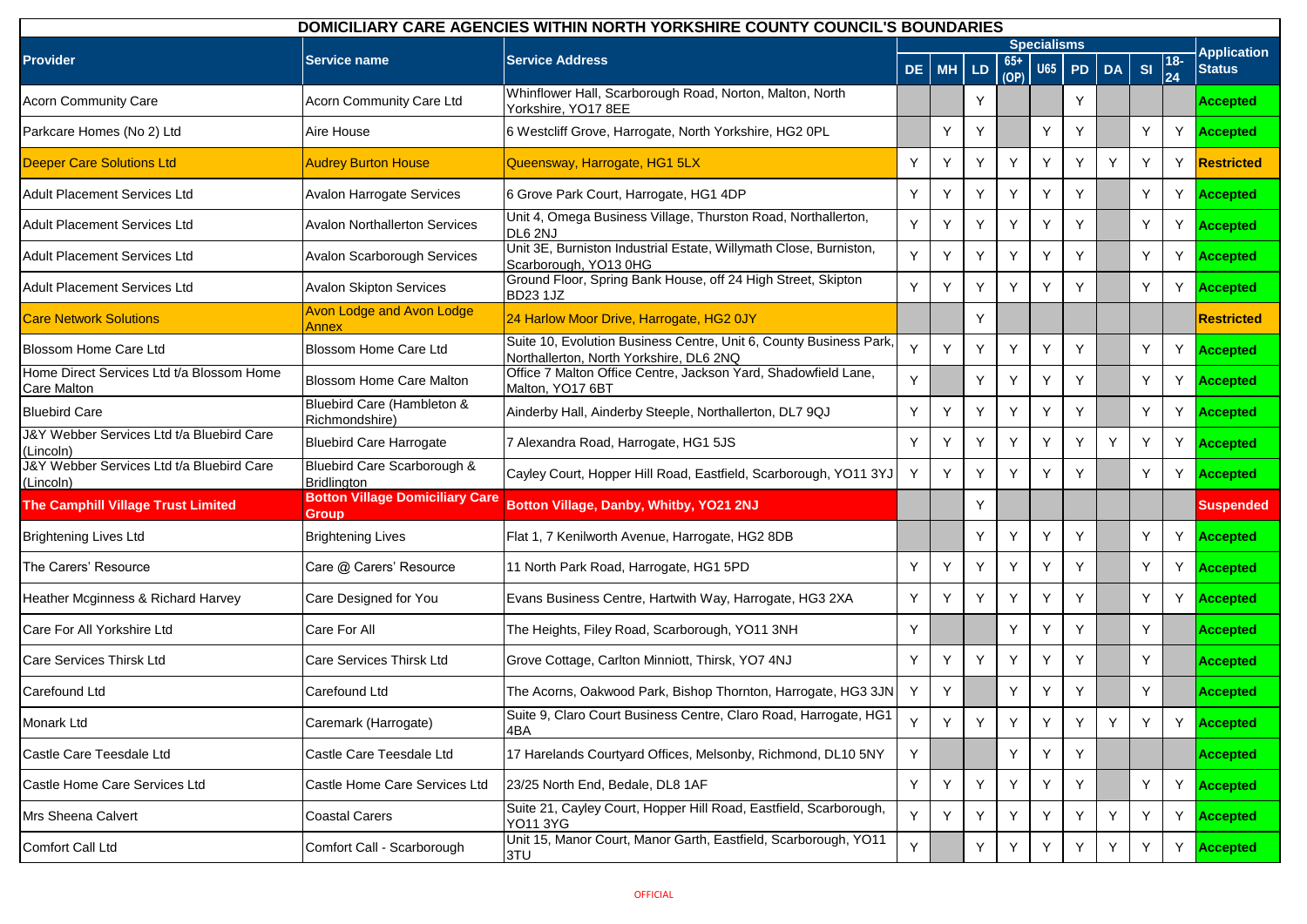| DOMICILIARY CARE AGENCIES WITHIN NORTH YORKSHIRE COUNTY COUNCIL'S BOUNDARIES |                                                                |                                                                                                  |     |           |    |               |                    |           |    |           |                 |                    |
|------------------------------------------------------------------------------|----------------------------------------------------------------|--------------------------------------------------------------------------------------------------|-----|-----------|----|---------------|--------------------|-----------|----|-----------|-----------------|--------------------|
|                                                                              |                                                                |                                                                                                  |     |           |    |               | <b>Specialisms</b> |           |    |           |                 | <b>Application</b> |
| <b>Provider</b>                                                              | <b>Service name</b>                                            | <b>Service Address</b>                                                                           | DE. | <b>MH</b> | LD | $65+$<br>(OP) | U65                | <b>PD</b> | DA | <b>SI</b> | $\frac{18}{24}$ | <b>Status</b>      |
| <b>Comforting Hands Recruitment Ltd</b>                                      | <b>Comforting Hands Recruitment</b><br>Ltd                     | 3 Tunstall Road, Harrogate, HG2 7RG                                                              | Y   |           | Y  | Y             | Y                  |           |    |           |                 | <b>Accepted</b>    |
| <b>Community Works CIO</b>                                                   | Community Works CIO                                            | The Church Hall, St. James Green, Thirsk, YO7 1AQ                                                |     |           | Y  |               |                    | Y         |    |           |                 | <b>Accepted</b>    |
| Continued Care From Oakville Ltd                                             | Continued Care from Oakville Ltd                               | Unit 4, Grove Park Court, Grove Park Terrace, Harrogate, HG1<br>4DP                              | Y   | Υ         | Y  | Y             | Υ                  | Y         | Y  | Y         | Y               | <b>Accepted</b>    |
| Continued Care From Oakville Ltd                                             | Continued Care from Oakville Ltd High Street, Settle, BD24 9EX |                                                                                                  | Y   | Υ         | Y  | Y             | Υ                  | Y         | Y  | Y         | Y               | <b>Accepted</b>    |
| <b>Cornforth Care Ltd</b>                                                    | <b>Cornforth Care</b>                                          | Ferndale Farm, West Barnby, Whitby, North Yorkshire, YO21 3SD                                    | Y   | Y         | Y  | Y             | Y                  | Y         |    | Y         | Y               | Restricted         |
| <b>Creative Support Ltd</b>                                                  |                                                                | Creative Support - Whitby Service The Penthouse, The Colliseum, Victoria Place, Whitby, YO21 1EZ |     | Υ         | Y  |               |                    | Y         |    |           |                 | <b>Accepted</b>    |
| The Camphill Village Trust Limited                                           | <b>Croft Community</b>                                         | Highfield Road, Malton, YO17 7DB                                                                 |     |           | Y  |               |                    |           |    |           |                 | <b>Accepted</b>    |
| <b>Harrogate and Craven Crossroads - Caring</b><br>for Carers                | <b>Crossroads Care</b><br>(HarrogateCraven & York)             | 46-50 East Parade, Community House, Harrogate, HG1 5RR                                           | Y   | Υ         | Y  | Y             | Y                  | Y         | Y  | Y         | Y               | <b>Suspended</b>   |
| Daisies Care Consultants                                                     | Daisies Care Consultants                                       | 2 Bridge End, Long Preston, Skipton, BD23 4NN                                                    | Y   | Υ         | Y  | Y             | Y                  | Y         |    | Y         | Y               | <b>Accepted</b>    |
| Dales Community Care Ltd                                                     | Dales Community Care Ltd                                       | Sig Barn, Wood Lane, Grassington, Skipton, North Yorkshire,<br><b>BD23 5LU</b>                   | Y   | Υ         |    | Y             |                    |           | Y  | Y         |                 | <b>Accepted</b>    |
| DayByDay Care Ltd                                                            | DayByDay Care Ltd                                              | Unit 10, Chartermark Way, IPS Innovate, Catterick Garrison, DL9<br>4QJ                           | Y   | Y         | Y  | Y             | Y                  | Y         |    |           | Y               | <b>Accepted</b>    |
| Dignicare Ltd                                                                | Dignicare Ltd                                                  | Tithe Barn, Stirton Lane, Stirton, Skipton, BD23 3LN                                             | Y   | Υ         | Y  | Y             |                    | Y         | Y  | Y         | Y               | <b>Accepted</b>    |
| Summerhouse Ltd t/a Eldercare                                                | Eldercare                                                      | Pickering House, Eastgate, Pickering, YO18 7DP                                                   | Y   | Y         | Y  | Y             | Y                  | Y         | Y  | Y         | Y               | <b>Accepted</b>    |
| Summerhouse Ltd t/a Eldercare                                                | Eldercare                                                      | 4 Newbiggin, Malton, YO17 7JF                                                                    | Y   | Y         | Y  | Y             | Υ                  | Y         | Y  | Y         | Y               | <b>Accepted</b>    |
| Catholic Care (Diocese of Leeds)                                             | Eller Beck Court                                               | Raikes Road, Skipton, BD23 1NT                                                                   | Y   |           | Y  | Y             | Υ                  |           |    |           |                 | <b>Accepted</b>    |
| Emmaculate Care Services Ltd                                                 | Emmaculate Care Services Ltd                                   | Unit 3/4 The Prospect Centre, Prospect Way, Selby, YO8 8BD                                       | Y   | Υ         | Y  | Y             | Y                  | Y         | Y  | Y         | Y               | <b>Accepted</b>    |
| <b>Empowered Living Ltd</b>                                                  | <b>Empowered Living Ltd</b>                                    | 22a Flexspace, Hartwith Way, Harrogate, HG3 2XA                                                  | Y   | Υ         | Y  | Y             | Υ                  | Y         | Y  | Y         | Y               | <b>Accepted</b>    |
| <b>Esk Moors Caring Ltd</b>                                                  | <b>Esk Moors Caring Ltd</b>                                    | 20 High Street, Castleton, Whitby, YO21 2DA                                                      | Y   | Y         | Y  | Y             | Y                  | Y         |    |           |                 | <b>Accepted</b>    |
| <b>Exclusive Therapies Ltd</b>                                               | <b>Exclusive Therapies Ltd</b>                                 | Mayflower - Gateway Business Centre, Whitegate Close, Staithes,<br>Saltburn By The Sea, TS13 5BB | Y   | Y         | Y  | Y             | Y                  | Y         | Y  | Y         | Y               | <b>Accepted</b>    |
| Housing 21                                                                   | <b>Filey Fields Court</b>                                      | 2 North Cliff Drive, Filey, YO14 9BX                                                             | Y   |           | Υ  | Y             | Υ                  | Y         |    | Y         |                 | <b>Accepted</b>    |
| <b>Filey Home Care Ltd</b>                                                   | <b>Filey Home Care Ltd</b>                                     | 49 Station Avenue, Filey, North Yorkshire, YO14 9AE                                              | Υ   |           |    | Υ             | Υ                  | Y         |    |           | Y               | <b>Suspended</b>   |
| CareTech Community Services Ltd                                              | Franklin Domiciliary Service                                   | Flat 2, Carpenter Court, Knapping Hill, Harrogate, North Yorkshire<br>HG1 2DN                    |     | Y         | Y  |               | Y                  | Y         | Y  | Y         | Υ               | <b>Accepted</b>    |
| Gladstone Care Ltd                                                           | Gladstone Care Ltd                                             | 54 Gladstone Street, Scarborough, YO12 7BN                                                       | Υ   | Y         | Y  | Y             | Y                  | Y         |    | Y         | Y               | Accepted           |
| Harrogate Neighbours Housing Association                                     | <b>Greenfield Court Care</b>                                   | The Cuttings, 164 Station View, Harrogate, HG2 7DZ                                               | Y   | Y         | Y  | Y             | Y                  | Y         |    | Y         | Y               | <b>Accepted</b>    |
| Guardian Care & Support Ltd                                                  | Guardian Care & Support Ltd                                    | 4-6 Bridge Street, Tadcaster, North Yorkshire, LS24 9AL                                          |     | Y         | Y  | Υ             |                    |           |    | Y         |                 | <b>Accepted</b>    |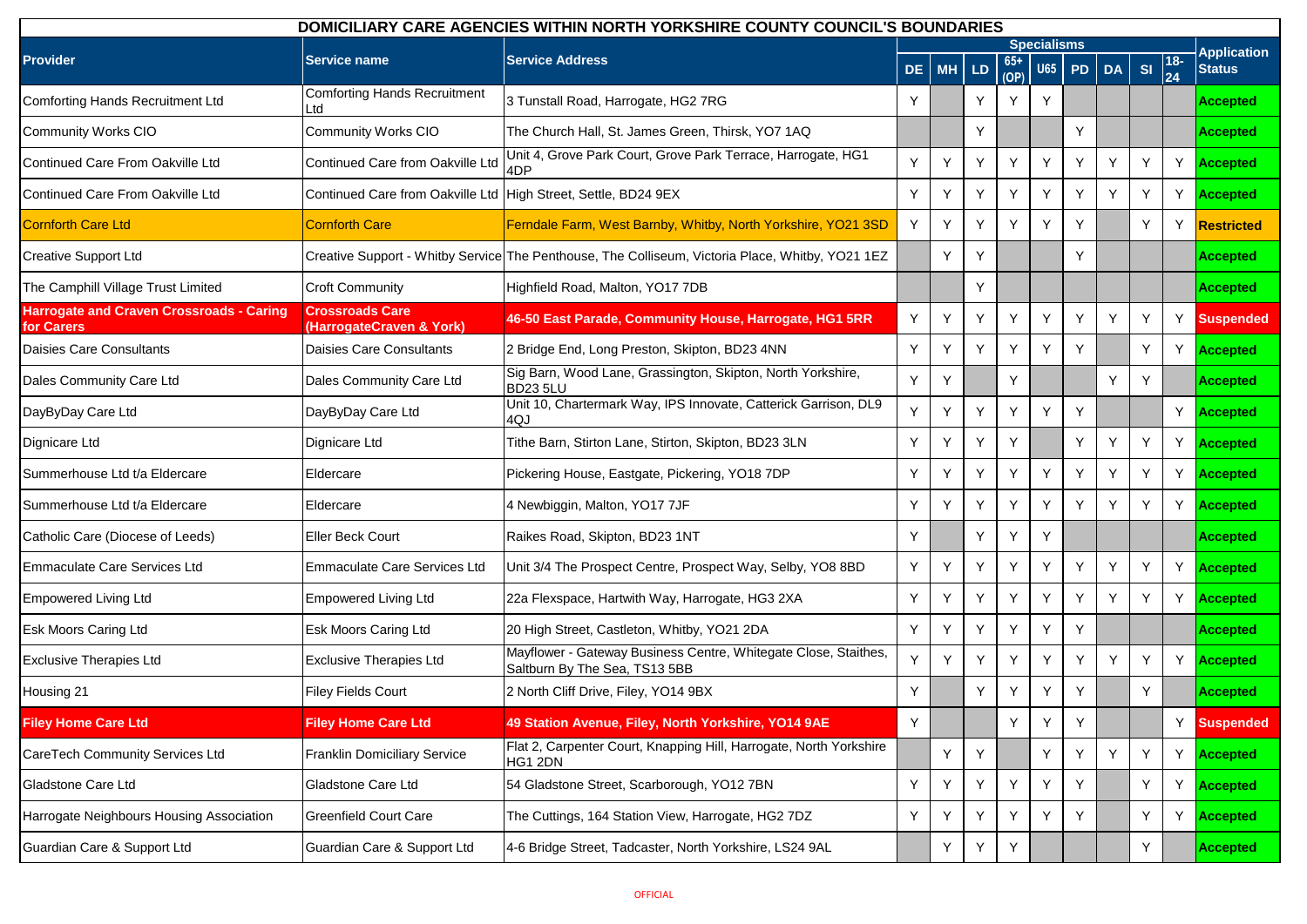| <b>DOMICILIARY CARE AGENCIES WITHIN NORTH YORKSHIRE COUNTY COUNCIL'S BOUNDARIES</b> |                                                   |                                                                                                              |     |           |     |             |                    |    |           |    |                           |                    |
|-------------------------------------------------------------------------------------|---------------------------------------------------|--------------------------------------------------------------------------------------------------------------|-----|-----------|-----|-------------|--------------------|----|-----------|----|---------------------------|--------------------|
|                                                                                     |                                                   |                                                                                                              |     |           |     |             | <b>Specialisms</b> |    |           |    |                           | <b>Application</b> |
| <b>Provider</b>                                                                     | <b>Service name</b>                               | <b>Service Address</b>                                                                                       | DE. | <b>MH</b> | LD. | 65+<br>(OP) | <b>U65</b>         | PD | <b>DA</b> | SI | $ 18-$<br>$\overline{24}$ | <b>Status</b>      |
| Happy 2 Help Community Care                                                         | Happy 2 Help Community Care                       | Room 34, The Evron Centre, John Street, Filey, YO14 9DW                                                      | Y   | Y         |     | Y           | Y                  | Y  |           | Y  |                           | <b>Accepted</b>    |
| Happy Futures Support Specialists Ltd                                               | <b>Happy Futures Support</b><br>Specialists Ltd   | Ground Floor, Unit 9a, New Chase Court, Hopper Hill Road,<br>Scarborough, North Yorkshire, YO11 3YS          |     | Y         | Y   | Y           | Y                  | Y  |           | Y  |                           | Y <b>Accepted</b>  |
| Harrogate District Hospice Care Ltd                                                 | Harrogate District Hospice Care<br>Ltd            | Crimple House, Hornbeam Park, Hookstone Road, Harrogate,<br>North Yorkshire, HG2 8QL                         | Y   | Y         | Υ   | Y           |                    |    | Y         |    |                           | Accepted           |
| Miss Abigail Louise Norman                                                          | Helping Hand Homecare of<br>Northallerton         | Suite 9, Evolution Business Centre, Unit 6, County Business Park,<br>Darlington Road, Northallerton, DL6 2NQ | Y   |           | Y   | Y           | Y                  | Y  |           |    |                           | Accepted           |
| Helping Hands Domiciliary Care Ltd                                                  | Helping Hands Domiciliary Care<br>Ltd             | 2a Saville Street, Malton, YO17 7LL                                                                          | Y   | Y         | Y   | Y           | Y                  | Y  |           | Y  |                           | Accepted           |
| Scarborough and Ryedale Care Ltd                                                    | Home Instead Scarborough and<br>Ryedale           | Old Rose Cottage, 409 Scalby Road, Scarborough, YO12 6UA                                                     | Y   |           |     | Y           | Y                  | Y  |           | Y  |                           | Accepted           |
| Van Parys Care Services Ltd T/A Home Instead<br><b>Senior Care</b>                  | Home Instead Senior Care                          | Nidderdale House, Station Yard, Ripley, Harrogate, HG3 3BA                                                   | Y   |           |     | Y           | Y                  | Y  |           |    |                           | Accepted           |
| Home Sweet Home Care Agency Ltd                                                     | Home Sweet Home Care Agency<br>td North Yorkshire | 7 Woodlands Road, Rillington, Malton, YO17 8LB                                                               | Y   | Y         | Y   | Υ           | Y                  | Y  |           | Y  |                           | Accepted           |
| Housing 21                                                                          | Housing 21 - Bowland View                         | Scholars Rise, Bentham, Lancaster, LA2 7FS                                                                   | Y   |           | Y   | Y           | Y                  | Υ  |           | Y  |                           | Accepted           |
| Housing 21                                                                          | Housing 21 - Bransdale View                       | Ashwood Close, Helmsley, YO62 5FE                                                                            | Y   |           |     | Y           | Υ                  |    |           | Y  |                           | Accepted           |
| Housing 21                                                                          | Housing 21 - Fry Court                            | Newton Road, Great Ayton, Middlesbrough, TS9 6DT                                                             | Y   |           |     | Y           | Y                  |    |           | Y  |                           | Accepted           |
| Housing 21                                                                          | Housing 21 - Limestone View                       | Lower Greenfoot, Settle, North Yorkshire, BD24 9RB                                                           | Y   |           |     | Y           |                    |    |           |    |                           | Accepted           |
| Housing 21                                                                          | Housing 21 - Meadowfields                         | Chapel Street, Thirsk, North Yorkshire, YO7 1LX                                                              | Y   |           |     | Y           |                    |    |           |    |                           | Accepted           |
| Housing 21                                                                          | Housing 21 - Springhill Court                     | Manor Road, Easingwold, York, North Yorkshire, YO61 3FG                                                      | Y   |           |     | Y           |                    |    |           |    |                           | Accepted           |
| <b>A New Angle Ltd</b>                                                              | <b>Independent Home Living</b><br>(Scarborough)   | 54 Ramshill Road, Scarborough, YO11 2QG                                                                      | Y   | Y         | Y   | Y           | Y                  | Y  | Y         | Y  | Y                         | <b>Suspended</b>   |
| Integracare Ltd                                                                     | Integracare (Supported Living)                    | Claremont House, 25, Victoria Avenue, Harrogate, HG1 5QJ                                                     |     | Y         | Y   |             | Y                  | Y  |           |    |                           | Y <b>Accepted</b>  |
| Jane Caress Ltd                                                                     | Jane Caress Ltd                                   | Appletree House, Leyburn Road, Ellington, Masham, HG4 4PF                                                    | Y   | Y         | Y   | Y           | Y                  | Y  |           | Y  |                           | Y <b>Accepted</b>  |
| Just Ask Domestic Services CIC                                                      | Just Ask Domestic Services CIC                    | Greatwood and Horseclose Community Centre, North Parade,<br>Skipton, BD23 2SR                                | Y   |           |     | Y           |                    |    |           |    |                           | Accepted           |
| Monarchy Care Services Ltd                                                          | Knaresborough House                               | Knaresborough House, High Street, Knaresborough, HG5 0HW                                                     | Y   | Y         |     | Y           | Y                  | Y  |           |    |                           | <b>Accepted</b>    |
| Lotus Home Care Ltd                                                                 | Lotus Home Care Selby                             | Unit 4, Abbey Court, Benedict Drive, Selby Business Park, Selby,<br>YO8 8RY                                  | Y   | Y         | Y   | Y           | Y                  | Y  | Y         | Y  | Y                         | <b>Accepted</b>    |
| Meadow Lodge Home Care Service                                                      | Meadow Lodge Home Care<br>Service                 | G3 Lincoln House, Lincoln Way, Sherburn in Elmet, LS25 6PJ                                                   | Y   | Υ         | Y   | Y           | Y                  | Y  | Y         | Y  | Y                         | <b>Accepted</b>    |
| Moor and Coast Care Ltd                                                             | Moor and Coast Care Ltd                           | Unit A3, St. Hildas Business Centre, The Ropery, Whitby, YO22<br>4ET                                         | Y   | Y         | Y   | Y           | Y                  | Y  | Y         | Y  |                           | Y <b>Accepted</b>  |
| Moorview House Ltd                                                                  | Moorview House                                    | Station Road, Robin Hoods Bay, Whitby, YO22 4RA                                                              | Υ   | Υ         | Y   | Y           | Y.                 | Y  |           |    |                           | Y <b>Accepted</b>  |
| New Concept Care Nursing Training Ltd                                               | New Concept Care & Nursing Ltd                    | 7, Brook Street, Selby, North Yorkshire, YO8 4AL                                                             | Υ   | Υ         | Y   | Y           | Y                  | Y  | Y         | Υ  | Y                         | <b>Accepted</b>    |
| New Wings Ltd                                                                       | New Wings                                         | Southam House, 4 Bankhead Road, Northallerton, DL6 1HQ                                                       |     |           | Y   | Υ           | Y                  | Y  |           | Y  | Υ                         | Accepted           |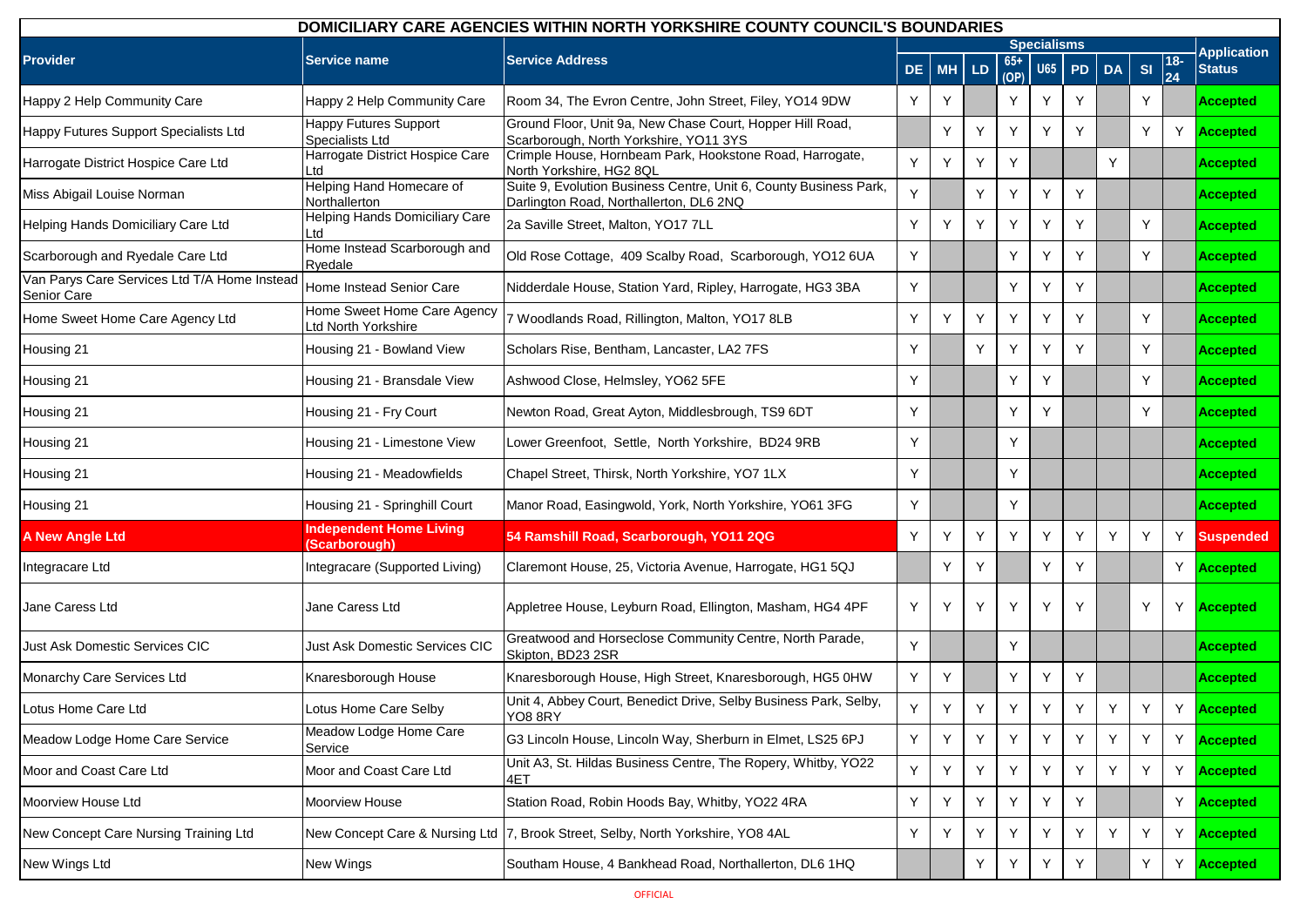| DOMICILIARY CARE AGENCIES WITHIN NORTH YORKSHIRE COUNTY COUNCIL'S BOUNDARIES |                                                             |                                                                                                     |     |           |     |               |                    |    |           |    |              |                    |
|------------------------------------------------------------------------------|-------------------------------------------------------------|-----------------------------------------------------------------------------------------------------|-----|-----------|-----|---------------|--------------------|----|-----------|----|--------------|--------------------|
|                                                                              |                                                             |                                                                                                     |     |           |     |               | <b>Specialisms</b> |    |           |    |              | <b>Application</b> |
| <b>Provider</b>                                                              | <b>Service name</b>                                         | <b>Service Address</b>                                                                              | DE. | <b>MH</b> | LD. | $65+$<br>(OP) | <b>U65</b>         | PD | <b>DA</b> | SI | $ 18-$<br>24 | <b>Status</b>      |
| <b>HH Community Care Limited</b>                                             | Nuliving Homecare                                           | Unit 5 Battalion Court, Colburn Business Park, Catterick Garrison,<br>DL94QN                        | Y   | Y         | Y   | Y             | Y                  | Y  | Y         | Y  | Y            | <b>Accepted</b>    |
| On The Spot Homecare Ltd                                                     | On The Spot Homecare                                        | 11 Water Street, Skipton, BD23 1PQ                                                                  | Y   |           |     | Υ             | Y                  | Y  |           | Y  | Y            | Accepted           |
| Partners in Care Yorkshire Ltd                                               | Partners in Care Yorkshire                                  | Unit 5, Langley House Business Park, Wykeham, Scarborough,<br><b>YO13 9QP</b>                       | Y   | Y         |     | Y             | Y                  | Y  |           | Y  | Y            | Accepted           |
| Integracare Ltd                                                              | Pathways Supported Living                                   | 12 Hyde Park Road, Harrogate, HG1 5NR                                                               |     | Y         | Y   |               | Y                  | Y  |           |    | Y            | <b>Accepted</b>    |
| Joseph Rowntree Housing Trust                                                | Plaxton Court Domiciliary Care<br>Agency                    | Woodlands Drive, Scarborough, YO12 6QT                                                              |     |           |     | Υ             | Y                  | Y  |           | Y  |              | <b>Accepted</b>    |
| Positive Individual Proactive Support Ltd                                    | Positive Individual Proactive<br>Support Ltd                | Springboard Business Centre, Ellerbeck Way, Stokesley Business<br>Park, Stokesley, TS9 5JZ          |     | Y         | Y   |               |                    |    |           |    |              | <b>Accepted</b>    |
| Premiere Care (NE) Ltd                                                       | <b>Premiere Care</b>                                        | Thornborough Hall, Leyburn, North Yorkshire, DL8 5AB                                                | Y   |           |     | Y             |                    | Y  |           |    |              | <b>Accepted</b>    |
| Prioritising People's Lives Ltd                                              | Prioritising People's Lives Ltd                             | Unit F9, St. Hilda's Business Centre, The Ropery, Whitby, YO22<br>4ET                               | Y   | Υ         | Y   | Y             | Υ                  | Y  | Y         | Y  | Y            | <b>Accepted</b>    |
| Ms Beverley Harker                                                           | Quality Care Services at Home                               | Suite 3, Springboard Business Centre, Ellerbeck Way, Stokesley<br>Business Park, Stokesley, TS9 5JZ | Y   |           |     | Y             |                    |    |           |    |              | <b>Accepted</b>    |
| <b>MJWN Ltd</b>                                                              | Radfield Home Care Ltd                                      | Unit 39 Flexspace, Hartwith Way, Harrogate, HG3 2XA                                                 | Y   | Y         |     | Y             | Y                  | Y  |           | Y  | Y            | <b>Accepted</b>    |
| <b>BDW Care Ltd</b>                                                          | Rainbow Care Group (The)                                    | 4a Mercury Court, Manse Lane, Knaresborough, HG5 8LF                                                | Y   | Y         |     | Υ             | Υ                  |    |           | Y  |              | <b>Accepted</b>    |
| Rainbow Outreach and Healthcare Solutions<br>Limited                         | Rainbow Outreach and<br><b>Healthcare Solutions Limited</b> | Suite 28, Unit 6, County Business Park, Darlington Road,<br>Northallerton, DL6 2NQ                  | Υ   | Y         | Y   | Y             | Y                  | Y  | Y         | Y  |              | Y Accepted         |
| <b>React Homecare Ltd</b>                                                    | <b>React Homecare</b>                                       | Unit 3, Langley House Business Park, Wykeham, Scarborough,<br>North Yorkshire, YO13 9QP             | Y   | Y         | Y   | Y             | Y                  | Y  | Y         | Y  | Y            | <b>Accepted</b>    |
| Ribble Care Ltd                                                              | Ribble Care Ltd                                             | Unit A5, Kirkgate Depot, Settle, North Yorkshire, BD24 9BP                                          | Y   | Y         | Y   | Y             | Υ                  | Y  | Y         | Y  | Υ            | <b>Accepted</b>    |
| Ripon and District Homecare                                                  | Ripon and District Homecare                                 | Ripon Community House, Sharow View, 75 Allhallowgate, Ripon,<br>HG4 1LE                             |     |           |     | Y             |                    |    |           |    |              | <b>Accepted</b>    |
| <b>Ryedale Community Care</b>                                                | <b>Ryedale Community Care</b>                               | 6 Eastgate Pickering YO18 7DU                                                                       | Y   |           |     | Y             | Y                  | Y  |           | Y  | Y            | <b>Accepted</b>    |
| Ryedale Homecare                                                             | Ryedale Home Care                                           | 5a Welham Road, Norton, Malton, YO17 7HD                                                            | Y   | Y         | Y   | Y             | Υ                  | Y  | Y         | Y  | Y            | <b>Accepted</b>    |
| <b>Ryedale Special Families</b>                                              | <b>Ryedale Special Families</b>                             | 121 Town Street, Old Malton, Malton, YO17 7HD                                                       |     |           | Y   |               |                    | Y  |           | Y  | Y            | <b>Accepted</b>    |
| Safehands Homcare                                                            | Safehands Homcare                                           | 37 Thomas Street, Scarborough, YO11 1DY                                                             |     |           |     | Y             | Y                  | Y  |           |    |              | <b>Accepted</b>    |
| Sanctuary Home Care Limited                                                  | Sanctuary Home Care Limited<br>(North Yorkshire)            | c/o Jazz Court Extra Care Housing Sceme, Ashmead Square,<br>Eastfield, Scarborough, YO11 3EY        | Y   |           |     | Y             |                    |    |           |    |              | <b>Accepted</b>    |
| Scarborough and District MENCAP                                              | Scarborough and District<br><b>MENCAP</b>                   | 60 Valley Road, Brookleigh, Scarborough, YO11 2JE                                                   |     |           | Y   | Υ             | Y                  | Y  |           | Y  | Υ            | <b>Accepted</b>    |
| The Abbeyfield Society                                                       | Skipton and Halifax Care at<br>Home Service                 | Abbeyfield Woodlands, Woodlands Drive, Skipton, North<br>Yorkshire, BD23 1QU                        | Y   |           |     | Y             | Y                  | Y  |           | Y  |              | <b>Accepted</b>    |
| Huntleigh Medical Healthcare Ltd                                             | Sova Healthcare (Harrogate)                                 | Unit 30, Flexspace, Hartwith Way, Harrogate, HG3 2XA                                                | Y   | Υ         | Y   | Y             | Y                  | Y  | Υ         | Y  | Y            | <b>Accepted</b>    |
| Springfield Home Care Services Ltd                                           | Springfield Healthcare (North<br>Yorkshire & York)          | Colebrooke Court, Halfpenny Lane, Knaresborough, HG5 0SL                                            | Y   | Υ         | Y   | Y             | Y                  | Y  | Y         | Y  | Υ            | <b>Accepted</b>    |
| St Annes Community Services                                                  | <b>St Annes Community Services</b>                          | Sharow View, Allhallowgate, Ripon, North Yorkshire, HG4 1LE                                         | Y   | Y         | Y   | Y             | Y                  | Y  | Y         | Y  | Y            | <b>Accepted</b>    |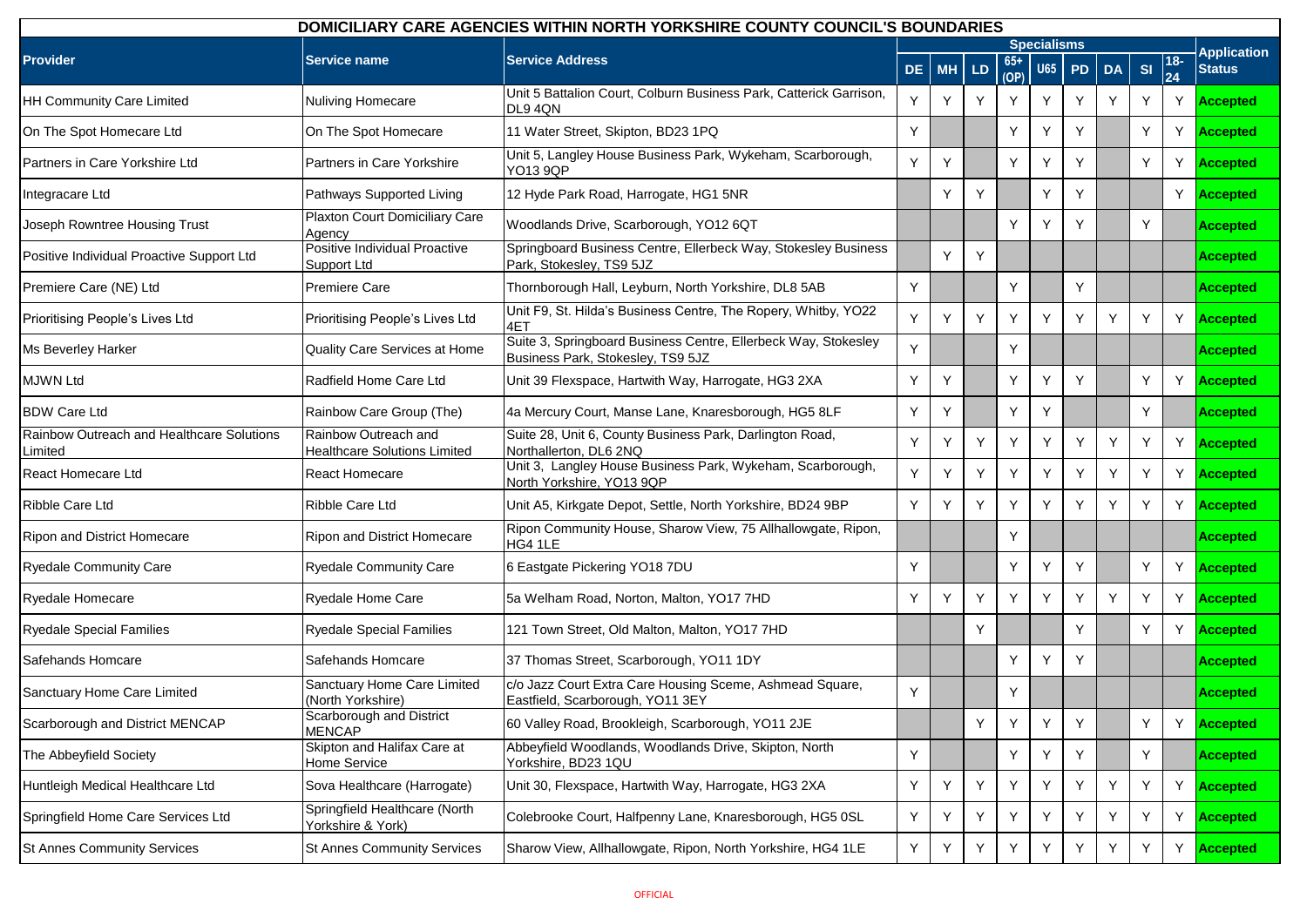| DOMICILIARY CARE AGENCIES WITHIN NORTH YORKSHIRE COUNTY COUNCIL'S BOUNDARIES |                                                              |                                                                                                    |    |       |   |               |                    |           |           |    |             |                    |
|------------------------------------------------------------------------------|--------------------------------------------------------------|----------------------------------------------------------------------------------------------------|----|-------|---|---------------|--------------------|-----------|-----------|----|-------------|--------------------|
|                                                                              |                                                              |                                                                                                    |    |       |   |               | <b>Specialisms</b> |           |           |    |             | <b>Application</b> |
| <b>Provider</b>                                                              | Service name                                                 | <b>Service Address</b>                                                                             | DE | MH LD |   | $65+$<br>(OP) | <b>U65</b>         | <b>PD</b> | <b>DA</b> | SI | $18-$<br>24 | <b>Status</b>      |
| Mr John Kneller & Mrs Wendy Margarita Kneller                                | St Margaret's Homecare                                       | Office 7.17, Windsor House, Harrogate, HG1 2PW                                                     | Y  |       |   | Y             |                    |           |           | Y  | Y           | <b>Accepted</b>    |
| Stay Independent at Home Scarborough Ltd                                     | Stay Independent at Home<br>Scarborough Ltd                  | 38-40 Seamer Road Corner, Scarborough, YO12 5BA                                                    |    |       |   | Y             |                    |           |           |    |             | Accepted           |
| <b>Supporting Choice Ltd</b>                                                 | Supporting Choice Ltd                                        | Unit 6 The Street, Scarborough, YO12 7PW                                                           |    | Υ     | Y |               | Y                  | Υ         |           | Y  | Y           | Accepted           |
| First Call Community Systems Ltd                                             | SureCare Scarborough                                         | Unit 4, Manor Court, Scarborough Business Park, Eastfield,<br>Scarborough, YO11 3TU                | Y  | Υ     | Y | Y             | Υ                  | Υ         | Y         | Y  | Y           | <b>Accepted</b>    |
| Time Together                                                                | Time Together                                                | Unit 10 Provincial Works, The Avenue, Starbeck, Harrogate, HG1<br>4QE                              |    |       | Y | $\checkmark$  |                    |           |           | Y  | Y           | <b>Accepted</b>    |
| Town and Country Care (Whitby) Ltd                                           | Town & Country Care (Whitby)<br>Ltd                          | Unit G10, St Hilda's Business Centre, The Ropery, Whitby, YO22<br>4ET                              | v. | Y     | Y | $\vee$        | Y                  | Y         | Υ         | Y  | Y           | <b>Accepted</b>    |
| <b>Buttercup Home Care Ltd</b>                                               | <b>Visiting Angels</b>                                       | 56-58, Kings Road, Harrogate, HG1 5JR                                                              | Y  | Y     | Y | Y             | Υ                  | Υ         |           |    |             | <b>Accepted</b>    |
| Home Group Ltd                                                               | Webb Ellis Court                                             | 27 Old Rugby Way, Scarborough, YO12 6FA                                                            |    | Υ     | Y |               | $\vee$             |           |           |    |             | Accepted           |
| West Park Care Harrogate Ltd                                                 | <b>West Park Care</b>                                        | The Rookey, Spa Bottom Farm, Haggs Road, Harrogate, HG3 1EQ                                        | Y  |       |   | $\checkmark$  | ٧                  |           |           | Y  |             | Accepted           |
| J C Care Ltd                                                                 | Whitby Scheme (The)                                          | 14-15 Crescent Avenue, and 2-5 North Promenade, Whitby, YO21<br>3JX                                |    |       | Y |               |                    |           |           |    |             | Accepted           |
| The Wilf Ward Family Trust                                                   | Wilf Ward Family Trust (The)<br>Domiciliary Care Harrogate & | Unit 7 Phoenix Business Centre, Low Mill Road, Ripon, North<br>Yorkshire, HG4 1NS                  | v  |       | Y |               | $\checkmark$       | Υ         |           | Y  | Y           | Accepted           |
| The Wilf Ward Family Trust                                                   | Wilf Ward Family Trust (The)<br>Domiciliary Care Ryedale &   | Vivis House, Vivis Lane, Pickering, North Yorkshire, YO18 8TS                                      | Y  |       | Y | Y             | Υ                  | Υ         |           | Y  | Y           | <b>Accepted</b>    |
| The Wilf Ward Family Trust                                                   | Wilf Ward Family Trust (The)<br>Domiciliary Care Scarborough | Cayley Court, Hopper Hill Road, Eastfield Business Park,<br>Scarborough, North Yorkshire, YO18 3YJ | Y  |       | Y |               | v                  | Υ         |           | Y  | Y           | <b>Accepted</b>    |
| Wright Choice Care                                                           | Wright Choice Care                                           | Station Cottage, Station Road, Wistow, YO8 3UZ                                                     | Υ  |       | Y |               |                    | Υ         |           | Y  | Y           | <b>Accepted</b>    |
| Your Ryedale Care Ltd                                                        | Your Ryedale Care Ltd                                        | 11 Feversham Road, Helmsley, York, YO62 5HN                                                        | Y  |       |   | Y             | Υ                  | Υ         |           | Y  | Y           | <b>Accepted</b>    |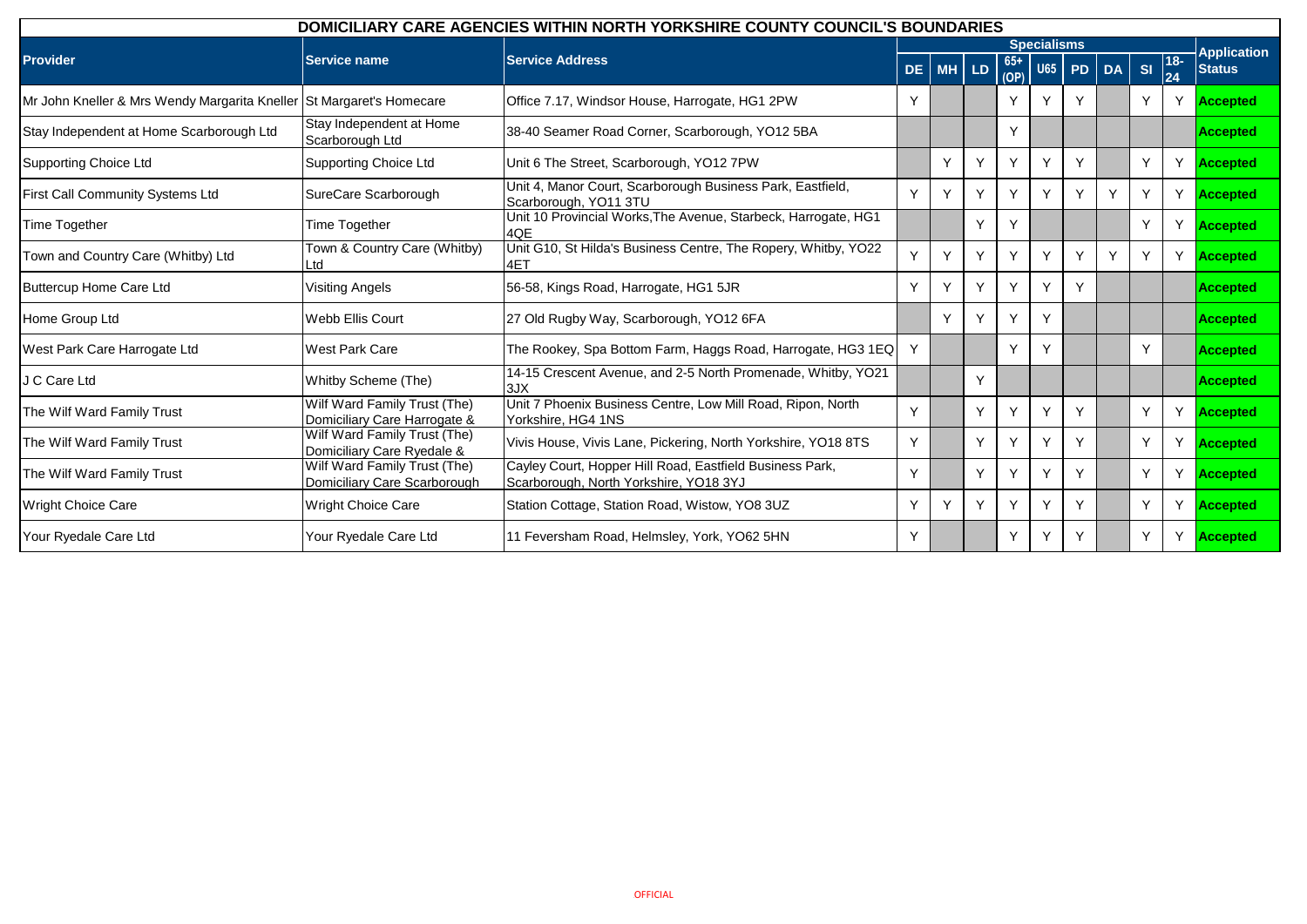| DOMICILIARY CARE AGENCIES OUTSIDE NORTH YORKSHIRE COUNTY COUNCIL'S BOUNDARIES |                                                         |                                                                                                        |           |           |    |                      |                    |    |           |                |              |                    |
|-------------------------------------------------------------------------------|---------------------------------------------------------|--------------------------------------------------------------------------------------------------------|-----------|-----------|----|----------------------|--------------------|----|-----------|----------------|--------------|--------------------|
|                                                                               |                                                         |                                                                                                        |           |           |    |                      | <b>Specialisms</b> |    |           |                |              | <b>Application</b> |
| <b>Provider</b>                                                               | Service name                                            | <b>Service Address</b>                                                                                 | <b>DE</b> | <b>MH</b> | LD | $65+$<br>(OP)        | <b>U65</b>         | PD | <b>DA</b> | S <sub>l</sub> | $18 -$<br>24 | <b>Status</b>      |
| 06 Care Limited                                                               | 06 Care Limited                                         | Aireside House, Royd Ings Avenue, Keighley, West Yorkshire,<br><b>BD21 4BZ</b>                         | Y         | Υ         | Y  | Y                    | Y                  | Y  |           | Y              | Y            | <b>Accepted</b>    |
| One Call Care Solutions Ltd                                                   | 247 Community Support                                   | 17 Victoria Road, Darlington, County Durham, DL1 5SF                                                   | Y         | Υ         | Y  | Y                    |                    | Y  |           | Y              | Y            | <b>Accepted</b>    |
| Able Carers Ltd                                                               | Able Carers (York & Harrogate) Ltd                      | Kensington House, Westminster Place, Nether Poppleton, York,<br><b>YO26 6RW</b>                        | Y         | Y         | Y  | Y                    | Y                  | Y  |           | Y              |              | <b>Accepted</b>    |
| Agincare Live-in Care Services Ltd                                            | Agincare Live-in Care Services Ltd                      | Agincare House, Admiralty Buildings, Castletown, Portland, Dorset,<br>DT5 1BB                          |           |           | Y  | Y                    | Y                  | Y  |           |                | Y            | <b>Accepted</b>    |
| AHSL Care at Home                                                             | <b>AHSL Care at Home</b>                                | 19 Burnley Road, Todmorden, OL14 7ER                                                                   | Y         | Υ         | Y  | Y                    | Y                  | Υ  |           |                |              | Y Accepted         |
| <b>Alchita Care Ltd</b>                                                       | Alchita Care Ltd of Bradford                            | Carlisle Business Centre, 60 Carlisle Road, Bradford, BD8 8BD                                          | Υ         | Y         | Y  | Y                    | Y                  | Y  |           | Y              |              | <b>Suspended</b>   |
| <b>Allot Healthcare Services Ltd</b>                                          | <b>Allot Healthcare Services</b>                        | Unit 5, George Cayley Drive, York, YO30 4XE                                                            | Y         | Υ         | Y  | Y                    | Y                  | Y  | Y         | Y              | Y.           | <b>Restricted</b>  |
| Angel Wings Healthcare Ltd                                                    | Angel Wings Healthcare Ltd                              | 22 Regent Street, Leeds, LS2 7QA                                                                       | Y         |           | Y  | Y                    | Y                  | Y  |           | Y              |              | <b>Accepted</b>    |
| Angila Care Ltd                                                               | Angila Care Ltd                                         | 1 Russell Street, Keighley, BD21 2JU                                                                   | Y         | Υ         | Y  | Y                    | Y                  | Y  | Y         | Y              | Y.           | <b>Accepted</b>    |
| <b>Arch Healthcare Ltd</b>                                                    | Arch Healthcare Ltd                                     | 595 York Road, Leeds, LS9 6NW                                                                          | Y         | Υ         | Y  | Y                    | Y                  | Y  | Y         | Y              | Y.           | <b>Accepted</b>    |
| <b>Gareth Nesbit</b>                                                          | Ascot Care Agency                                       | 38 Skinnergate, Darlington, County Durham, DL3 7NR                                                     | Y         |           | Y  | <b>Y</b>             | Y                  | Y  |           | Y              | Y            | <b>Accepted</b>    |
| <b>Aspirations Care Ltd</b>                                                   | Aspirations (Midlands)                                  | Moorbridge House, 190 Hucknall Lane, Nottingham, NG6 8AJ                                               | Y         | Υ         | Y  | Y                    | Y                  | Υ  | Y         | Y              | Y.           | <b>Accepted</b>    |
| <b>Assisted Lives Ltd</b>                                                     | <b>Assisted Lives Ltd</b>                               | The Enterprise Hub - Suite 2.1, 114-116 Manningham Lane,<br>Bradford, BD8 7JF                          | Y         | Υ         | Y  | Y                    | Y                  | Y  |           | Y              | Y            | <b>Accepted</b>    |
| Autism Care UK Ltd                                                            | <b>Autism Care Community Services</b><br>(Lincolnshire) | Birchwood Flats, Jasmin Walk, Birchwood Shopping Centre,<br>Lincoln, LN6 0QY                           |           | Υ         |    | $\mathbf{\check{v}}$ | Y                  | Y  |           | Y              | Y            | <b>Accepted</b>    |
| <b>Autism Initiatives</b>                                                     | <b>Autism Initiatives</b>                               | 7 Chesterfield Road, Crosby, Liverpool, L23 9XL                                                        |           |           | Y  |                      |                    |    |           |                |              | <b>Accepted</b>    |
| Autism Plus Ltd                                                               | <b>Autism Plus</b>                                      | Northern Supported Living Services, Fieldside Court, 3 Field Road,<br>Thorne, South Yorkshire, DN8 4AG |           | Y         | Y  |                      |                    |    |           |                |              | <b>Accepted</b>    |
| <b>Adult Placement Services Ltd</b>                                           | <b>Avalon Doncaster Services</b>                        | 1 Bennetthorpe, Doncaster, DN2 6AA                                                                     |           |           | Y  |                      |                    |    |           |                |              | <b>Accepted</b>    |
| <b>Adult Placement Services Ltd</b>                                           | <b>Avalon Teesside Services</b>                         | Lysander House, Falcon Court, Preston Farm Business Park,<br>Stockton-on-Tees, TS18 3TX                |           |           | Y  |                      |                    |    |           |                |              | <b>Accepted</b>    |
| Adult Placement Services Ltd                                                  | <b>Avalon West Yorkshire Services</b>                   | Dewsbury Business Centre, 13 Wellington Road, Dewsbury, WF13<br>1HF                                    |           |           | Y  |                      |                    |    |           |                |              | <b>Accepted</b>    |
| <b>Adult Placement Services Ltd</b>                                           | <b>Avalon York Services</b>                             | 17 Clifton Moor Business Village, James Nicholson Link, York,<br>YO30 4XG                              | Y         | Y         | Y  | Y                    | Y                  | Y  |           | Y              | Y            | <b>Accepted</b>    |
| <b>BJP-Home Support Ltd</b>                                                   | <b>BJP-Home Support Ltd</b>                             | Belmont View, Fountains Place, Guisborough, TS14 7JA                                                   | Y         | Y         | Y  |                      |                    |    | Y         | Y              |              | <b>Accepted</b>    |
| Elmfield Home Care Ltd (t/a Blossom Home<br>Care Teesdale and Weardale)       | Blossom Home Care Teesdale and<br>Weardale              | Enterprise House, Harmire Enterprise Park, Barnard Castle, DL12<br>8XT                                 | Y         |           |    | Y                    |                    |    |           |                |              | <b>Accepted</b>    |
| L & N Services Ltd                                                            | <b>Bluebird Care (York)</b>                             | 8 Devonshire Court, Green Lane Trading Estate, Clifton Moor,<br>York, YO30 5PQ                         | Y         | Y         | Y  | Y                    | Y                  | Y  |           | Y              | Y            | <b>Accepted</b>    |
| Burlington Care Ltd                                                           | <b>Burlington Homecare</b>                              | Lancaster House, Lancaster Road, Carnaby Industrial Estate,<br>Bridlington, YO15 3QY                   | Y         | Y         | Y  | Y                    | Y                  | Y  |           | Y              |              | Y <b>Accepted</b>  |
| Care in Mind Residential Services Ltd                                         | Care in Mind                                            | Unit B2, Hercules Office Park, Bird Hall Lane, Stockport, SK3 0UX                                      |           | Y         |    |                      |                    |    |           |                |              | <b>Accepted</b>    |
| Care Legacy Ltd                                                               | Care Legacy Ltd                                         | The Waterfront, Salts Mill Road, Shipley, BD17 7EZ                                                     | Y.        | Y         | Y  | Y                    | $\mathsf Y$        | Y  | Y         | Y              | Y            | <b>Accepted</b>    |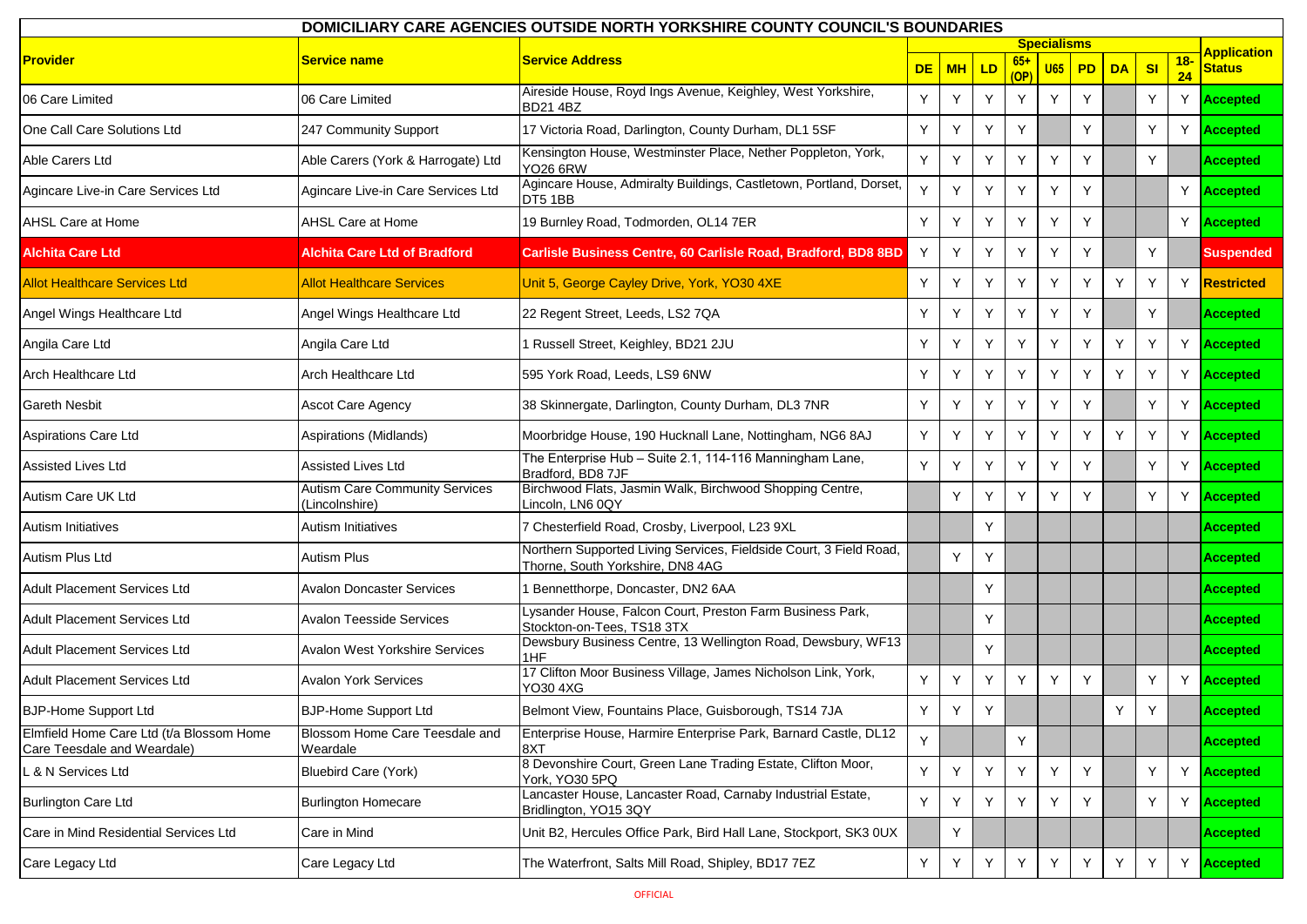| DOMICILIARY CARE AGENCIES OUTSIDE NORTH YORKSHIRE COUNTY COUNCIL'S BOUNDARIES |                                                          |                                                                                 |           |           |    |      |                    |    |           |    |             |                    |
|-------------------------------------------------------------------------------|----------------------------------------------------------|---------------------------------------------------------------------------------|-----------|-----------|----|------|--------------------|----|-----------|----|-------------|--------------------|
|                                                                               |                                                          |                                                                                 |           |           |    |      | <b>Specialisms</b> |    |           |    |             | <b>Application</b> |
| <b>Provider</b>                                                               | Service name                                             | <b>Service Address</b>                                                          | <b>DE</b> | <b>MH</b> | LD | (OP) | <b>U65</b>         | PD | <b>DA</b> | SI | $18-$<br>24 | <b>Status</b>      |
| Carematters (Homecare) Ltd                                                    | Care Matters (Homecare) Ltd.                             | 2nd Floor, Lingfield House, Lingfield Point, Darlington, Co Durham<br>DL1 1RW   | Y         | Y         | Y  | Y    | Y                  | Y  | Y         | Y  | Y           | <b>Accepted</b>    |
| <b>Care Signature Christian Homecare Services</b>                             | <b>Care Signature Christian Homecare</b><br>Services Ltd | Unit 12 Chapeltown Enterprise Centre Leeds LS7 3DZ                              | Y         | Υ         | Y  | Y    | Y                  |    |           | Y  | Y           | <b>Suspended</b>   |
| Care Solutions North Yorkshire Ltd                                            | Care Solutions North Yorkshire                           | B5 Carrwood Park, Selby Road, Swillington Common, Leeds, LS15<br>4LG            | Y         |           | Y  | Y    | Y                  | Y  | Y         | Y  |             | <b>Accepted</b>    |
| <b>Folkescare Ltd</b>                                                         | Caremark (Redcar & Cleveland)                            | Units 5-6, Chaloner House, Bow Street, Guisborough, TS14 6PR                    | Y         | Y         | Y  | Y    |                    | Y  | Y         | Y  |             | <b>Accepted</b>    |
| Carers and Companions Ltd                                                     | <b>Carers and Companions</b>                             | 54 Skipton Road, Ilkley, West Yorkshire, LS29 9EP                               | Y         | Υ         |    | Y    |                    | Y  |           | Y  |             | <b>Accepted</b>    |
| Catholic Care (Diocese of Leeds)                                              | Catholic Care (Diocese of Leeds)                         | 11 North Grange Road, St Paul's, Leeds, West Yorkshire, LS6 2BR                 | Y         |           | Y  | Y    | Y                  |    |           |    |             | <b>Accepted</b>    |
| <b>Classic Resources UK Ltd</b>                                               | <b>Classic Resources Homecare</b>                        | 22 Surtees Business Centre, Stockton on Tees, TS18 3HP                          |           |           |    |      |                    |    |           |    |             | <b>Accepted</b>    |
| <b>Comfort Call Ltd</b>                                                       | Comfort Call Middlesbrough                               | Thornton House, Cargo Fleet Lane, Middlesbrough, TS3 8DE                        | Y         | Υ         | Y  | Y    |                    | Y  | Y         | Y  | Y           | <b>Accepted</b>    |
| <b>Comfort Call Ltd</b>                                                       | <b>Comfort Call - Leeds</b>                              | West 44-60, Richardshaw Lane, Stanningley, Pudsey, LS28 7UR                     | Y         | Υ         | Y  | Y    | Y                  | Y  | Y         | Y  | Y           | <b>Accepted</b>    |
| <b>Miss Catherine Mawdsley</b>                                                | Craven Home Care                                         | 23 Victoria Road, Earby, Lancashire, BB18 6UN                                   | Y         |           | Y  | Y    |                    | Y  |           | Y  | Y           | <b>Accepted</b>    |
| Destiny Health Care Services Ltd                                              | Destiny Health Care Services Ltd                         | Business Box, 3 Oswin Road, Braunstone, Leicester LE3 1HR                       | Y         | Υ         |    | Y    |                    | Y  | Y         | Y  | Y           | <b>Accepted</b>    |
| Dimensions (UK) Ltd                                                           | Dimensions (UK) Ltd                                      | 1H Enterprise House, Valley Road, Darlington, DL1 1GY                           |           |           | Y  | Υ    | Y                  |    |           |    | Y           | <b>Accepted</b>    |
| Direct Care Support (DCS) Limited                                             | Direct Care Support Head Office                          | 1 Wilton Green, Lazenby, Middlesbrough, TS6 8DP                                 | Y         |           |    | Y    | Υ                  | Y  |           |    | Y           | <b>Accepted</b>    |
| Disabilities Trust, The                                                       | The Disabilities Trust                                   | 32 Market Place, Burgess Hill, West Sussex, RH15 9NP                            |           |           |    |      | Y                  | Y  |           |    | Y           | <b>Accepted</b>    |
| <b>Eden Care Solutions Ltd</b>                                                | Eden Futures                                             | 228-230 Wellgate, Rotherham, South Yorkshire, S60 2BP                           |           | Y         | Y  | Y    | Y                  | Y  |           | Y  | Y           | <b>Accepted</b>    |
| Sanctuary Care Ltd                                                            | <b>Ellerbeck Court</b>                                   | Ellerbeck Way, Ormesby, Middlesbrough, Cleveland, TS7 9QX                       |           |           | Y  |      | Y                  | Y  |           |    |             | <b>Accepted</b>    |
| Ellie Sunrise Healthcare Ltd                                                  | Ellie Sunrise Healthcare Ltd                             | Laurie House, Colyear Street, Derby, DE1 1LA                                    | Y         | Υ         | Υ  | Y    | Y                  | Y  | Y         | Y  | Y           | <b>Accepted</b>    |
| Elmar Home Care Ltd                                                           | Elmar Home Care                                          | 9D Briggate, Silsden, West Yorkshire, BD20 9JS                                  | Y         |           | Υ  | Y    |                    | Y  |           | Y  | Y           | <b>Accepted</b>    |
| <b>Esteem Homecare Services CIC</b>                                           | <b>Esteem Homecare Services CIC</b>                      | Room 1a, Multimedia Exchange, 72-80 Corporation Road,<br>Middlesbrough, TS1 2RF | Y         | Υ         | Y  | Y    | Y                  | Y  |           |    | Y           | <b>Accepted</b>    |
| <b>FACT Healthcare Ltd</b>                                                    | <b>FACT Healthcare Ltd</b>                               | Office 1, Brook Street Business Centre, Brook Street, Tipton, DY4<br>9DD        | Y         |           | Y  | Y    | Y                  | Y  | Y         | Y  | Y           | <b>Accepted</b>    |
| Firstpoint Homecare Ltd                                                       | <b>Firstpoint Homecare</b>                               | Unit 1R, Enterprise House, Valley Street, Darlington, DL1 1GY                   | Y         | Y         | Y  | Y    |                    | Y  | $\vee$    | Y  | Y           | <b>Accepted</b>    |
| Four Oaks Healthcare Ltd                                                      | Four Oaks Healthcare Ltd                                 | Fort Dunlop, Fort Parkway, Birmingham, B24 9FE                                  | Y         | Y         | Y  | Y    | Y                  | Y  | Y         | Y  | Y           | Accepted           |
| Freedom Home Care Ltd                                                         | Freedom Home Care Ltd                                    | 108 Featherstone Lane, Featherstone, Pontefract, West Yorkshire<br>WF7 6LR      | Y         |           |    | Y    | Y                  | Y  |           |    | Y.          | <b>Accepted</b>    |
| Fusco Browne Healthcare Ltd                                                   | Fusco Browne Healthcare                                  | 6 Nursery Street, Sheffield, S3 8GG                                             | Y         | Y         | Y  | Y    | Y                  | Y  | Y         | Y  | Y           | <b>Accepted</b>    |
| Glory House Care Services Ltd                                                 | Glory House Care Services Ltd                            | 49 Lupton Avenue, Leeds, LS9 6EF                                                | Y         | Y         |    | Y    | Υ                  | Y  |           |    |             | <b>Accepted</b>    |
| <b>JKD Trading Ltd</b>                                                        | The Great Care Company                                   | Fairfield Enterprise Centre, Lincoln Way, Louth, LN11 0AS                       | Y         |           |    | Y    | Y                  | Y  |           |    |             | <b>Accepted</b>    |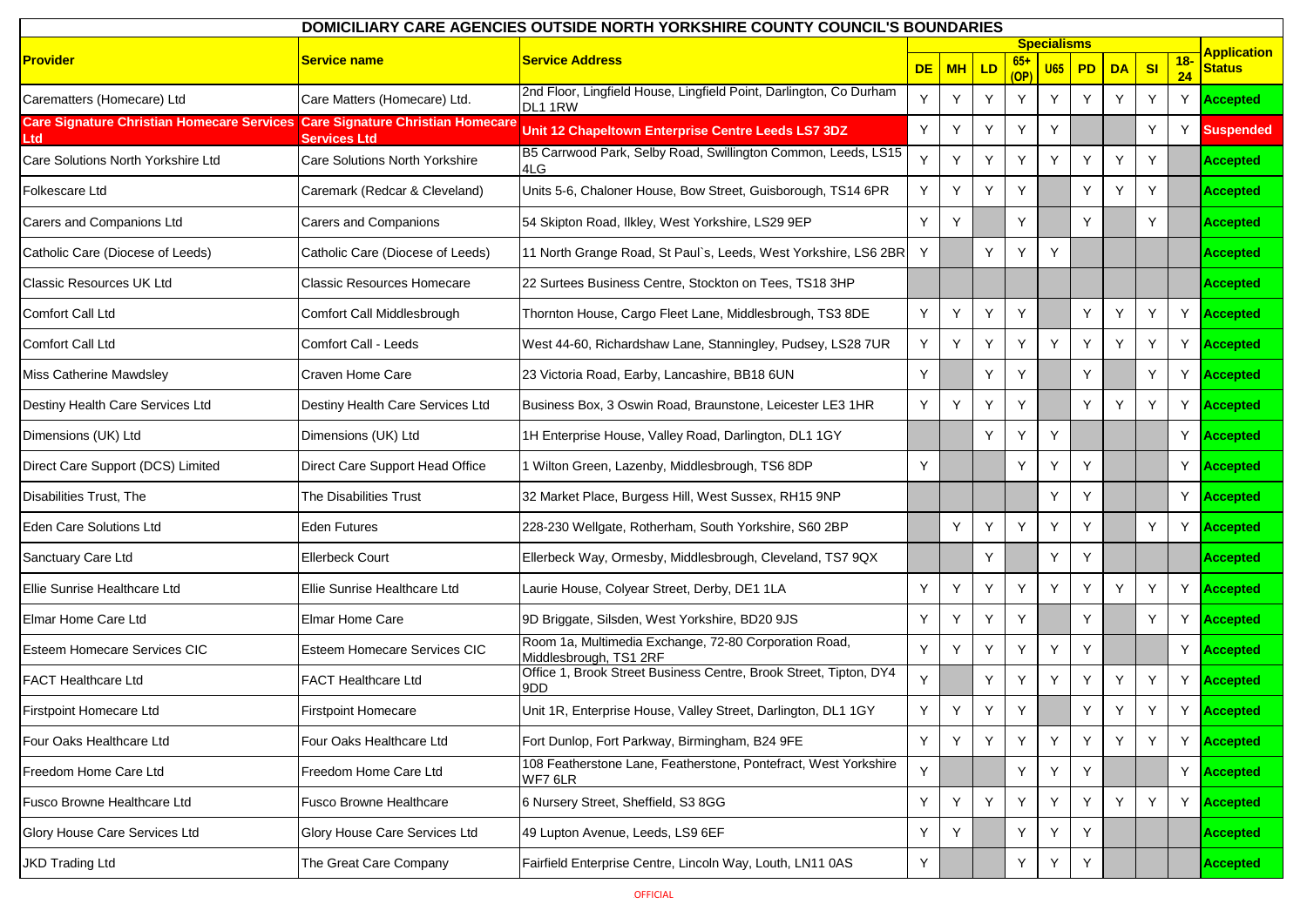| DOMICILIARY CARE AGENCIES OUTSIDE NORTH YORKSHIRE COUNTY COUNCIL'S BOUNDARIES |                                                                  |                                                                                                          |           |     |    |                      |                    |    |           |    |             |                    |
|-------------------------------------------------------------------------------|------------------------------------------------------------------|----------------------------------------------------------------------------------------------------------|-----------|-----|----|----------------------|--------------------|----|-----------|----|-------------|--------------------|
|                                                                               |                                                                  |                                                                                                          |           |     |    |                      | <b>Specialisms</b> |    |           |    |             | <b>Application</b> |
| <b>Provider</b>                                                               | Service name                                                     | <b>Service Address</b>                                                                                   | <b>DE</b> | MHI | LD | $65+$<br>(OP         | <b>U65</b>         | PD | <b>DA</b> | SI | $18-$<br>24 | <b>Status</b>      |
| <b>JKD Trading Ltd</b>                                                        | The Great Care Company                                           | Unit 3, Concept Court, Kettlestring Lane, York, YO30 4XF                                                 | Y         |     |    | Y                    | Y                  | Y  |           |    |             | <b>Accepted</b>    |
| Hand2hold Ltd                                                                 | Hand2hold Ltd                                                    | Easterside Community Hub, Broughton Avenue, Easterside,<br>Middlesborough, TS4 3PZ                       | Y         |     |    | Y                    |                    | Y  |           |    |             | <b>Accepted</b>    |
| Hartlepool Care Services Ltd                                                  | Hartlepool Care Services Ltd                                     | Unit 5, Crown Buildings, Avenue Road, Hartlepool<br><b>TS24 8RZ</b>                                      | Y         | Υ   | Y  | Y                    | Y                  | Y  |           | Y  | Y           | <b>Accepted</b>    |
| Hartley Domiciliary Care Ltd                                                  | <b>Hartley Domiciliary Care</b>                                  | Hartley Domiciliary Care, The Raylor Centre, James Street, York,<br>YO10 3DW                             |           |     | Y  | Y                    | Y                  |    |           |    |             | <b>Accepted</b>    |
| Healing Hands Care Ltd                                                        | Healing Hands Care Ltd                                           | Front Office, 50 Austhorpe Road, Crossgates, Leeds, LS15 8DX                                             | Y         | Y   | Y  | Y                    | Y                  | Y  | Y         | Y  | Y           | <b>Accepted</b>    |
| <b>Heathcotes Care Ltd</b>                                                    | Heathcotes Yorkshire Supported<br>Living Office                  | Unit 6, 10 Great North Way, York, YO26 6RB                                                               |           | Y   | Y  |                      | Y                  | Y  |           | Y  |             | Y Accepted         |
| Midshires Care Ltd                                                            | <b>Helping Hands York</b>                                        | 6 Odsal House, Front Street, Acomb, York, YO24 3BL                                                       | Y         |     | Y  | Y                    | Y                  | Y  | Y         | Y  | Y           | <b>Accepted</b>    |
| DCS&D Limited T/A Heritage Healthcare                                         | Heritage Healthcare North East, The<br>TAD Centre, Ormesby Road, | Heritage Healthcare North East, The TAD Centre, Ormesby Road,<br>Middlesbrough, TS3 7SF                  | Y         |     | Y  | $\mathbf{\check{v}}$ | Y                  | Υ  |           | Y  | Y.          | <b>Accepted</b>    |
| DCS&D Limited T/A Heritage Healthcare                                         | Heritage Healthcare York, 3<br>Devonshire Court, Green Lane      | Heritage Healthcare York, 3 Devonshire Court, Green Lane Trading<br>Estate, York, YO30 5PQ               | Y         | Y   | Y  | Y                    | Y                  | Y  |           | Y  | Y           | <b>Accepted</b>    |
| Milewood Healthcare                                                           | Hillside House DCA                                               | 15 Wood Lane, Headingley, Leeds, LS6 2AX                                                                 |           | Υ   | Y  |                      | Y                  | ٧  |           |    | Y           | <b>Accepted</b>    |
| Holistic Care 4U Ltd                                                          | Holistic Care 4U Ltd                                             | Yorkshire Main Community Centre, Edlington Lane, Doncaster,<br><b>DN12 1AB</b>                           | Y         | Υ   |    | Y                    | Y                  | Y  |           | Y  | Y           | <b>Accepted</b>    |
| <b>Homecare Direct Ltd</b>                                                    | Home Care Direct                                                 | Tinkley Lane House, Alton, Chesterfield, Derbyshire, S42 6AR                                             | Y         | Y   | Y  | Y                    | Y                  | Υ  |           | Y  | Y.          | <b>Accepted</b>    |
| <b>BCT Care Services Ltd</b>                                                  | Home Instead Senior Care                                         | Holiday House, Valley Drive, Ilkley, LS29 8PB                                                            | Y         | Υ   | Y  | Y                    | Y                  | Y  |           | Y  |             | <b>Accepted</b>    |
| Yorkshire Senior Care Ltd T/A Home Instead<br>Senior Care                     | Home Instead Senior Care                                         | Sandown House, Sandbeck Way, Wetherby, LS22 7DN                                                          | Υ         |     |    | Y                    |                    | Υ  |           | Y  |             | <b>Accepted</b>    |
| Homelife Leeds Ltd                                                            | Homelife (Leeds) Ltd                                             | 44 - 46 Talbot Gardens, Roundhay, Leeds, LS8 1AJ                                                         | Y         |     | Y  | <b>Y</b>             | Y                  |    |           | Y  |             | Y Accepted         |
| iCare Solutions Manchester Limited                                            | iCare Solutions Manchester Limited                               | 475 Chester Road, Old Trafford, Manchester, M16 9HF                                                      | Y         | Υ   | Y  | Y                    | Y                  | Y  | Y         | Y  |             | <b>Accepted</b>    |
| iCare World Ltd                                                               | iCare World Ltd                                                  | 83 Coronation Parade, Leeds, West Yorkshire, LS15 0BN                                                    | Y         |     |    | <b>Y</b>             | Y                  | Υ  | Y         | Y  |             | <b>Accepted</b>    |
| A New Angle Ltd TA Independent Home<br><b>Living</b>                          | <b>Independent Home Living</b>                                   | 77 Heworth Road, York, YO31 0AA                                                                          | Y         |     | Y  | Y                    |                    | Y  |           | Y  |             | Y Suspended        |
| Interserve Healthcare Ltd                                                     | Interserve Healthcare - Tees Valley                              | Suite 22, Durham Tees Valley Business Centre, Orde Wingate<br>Way, Stockton on Tees, Cleveland, TS19 0GD | Y         | Υ   | Y  | Y                    | Y                  | Y  | Y         | Y  | Y.          | <b>Accepted</b>    |
| Interserve Healthcare Ltd                                                     | Interserve Healthcare - Yorkshire                                | Suite G05, No. 1 Leeds, 26 Whitehall Road, Leeds, LS12 1BE                                               | Y         | Y   | Y  | Y                    | Y                  | Y  | Y         | Y  |             | Y <b>Accepted</b>  |
| Kloays Care Ltd                                                               | Kloays Care Ltd                                                  | 1A Charter House, Jacksons Court, Pontefract, WF8 1DE                                                    | v.        | Y   | Y  | Y                    | Y                  | Y  |           | Y  | Y           | <b>Accepted</b>    |
| The Camphill Village Trust Ltd                                                | Larchfield Community                                             | Stokesley Road, Hemlington, Middlesbrough, TS8 9DY                                                       |           |     | Y  |                      |                    |    |           |    |             | <b>Accepted</b>    |
| <b>Leader Care Ltd</b>                                                        | Leader Care Ltd                                                  | Airedale House, 2nd Floor, 423 Kirkstall Road, Leeds, LS4 2EW                                            | Y         | Y   | Y  | Y                    | Y                  | Y  |           | Y  | Y           | <b>Suspended</b>   |
| Lifeways Community Care Ltd                                                   | ifeways Community Care Ltd                                       | Rimani House, 14-16 Hall Street, Halifax, HX1 5BD                                                        | Y         |     | Y  | Y                    |                    | Y  |           | Y  |             | <b>Accepted</b>    |
| Litch Care Services Ltd                                                       | Litch Care Services Ltd                                          | 7-9 Campbell Place, Stoke On Trent, ST4 1NH                                                              | Y         | Y   | Y  | Y                    | Y                  | Y  |           |    | Y           | <b>Accepted</b>    |
| Loch Arthur Camphill Community Ltd                                            | Loch Arthur Community                                            | Beeswing, Dumfries, DG2 9JQ                                                                              |           |     | Y  |                      |                    |    |           |    |             | <b>Accepted</b>    |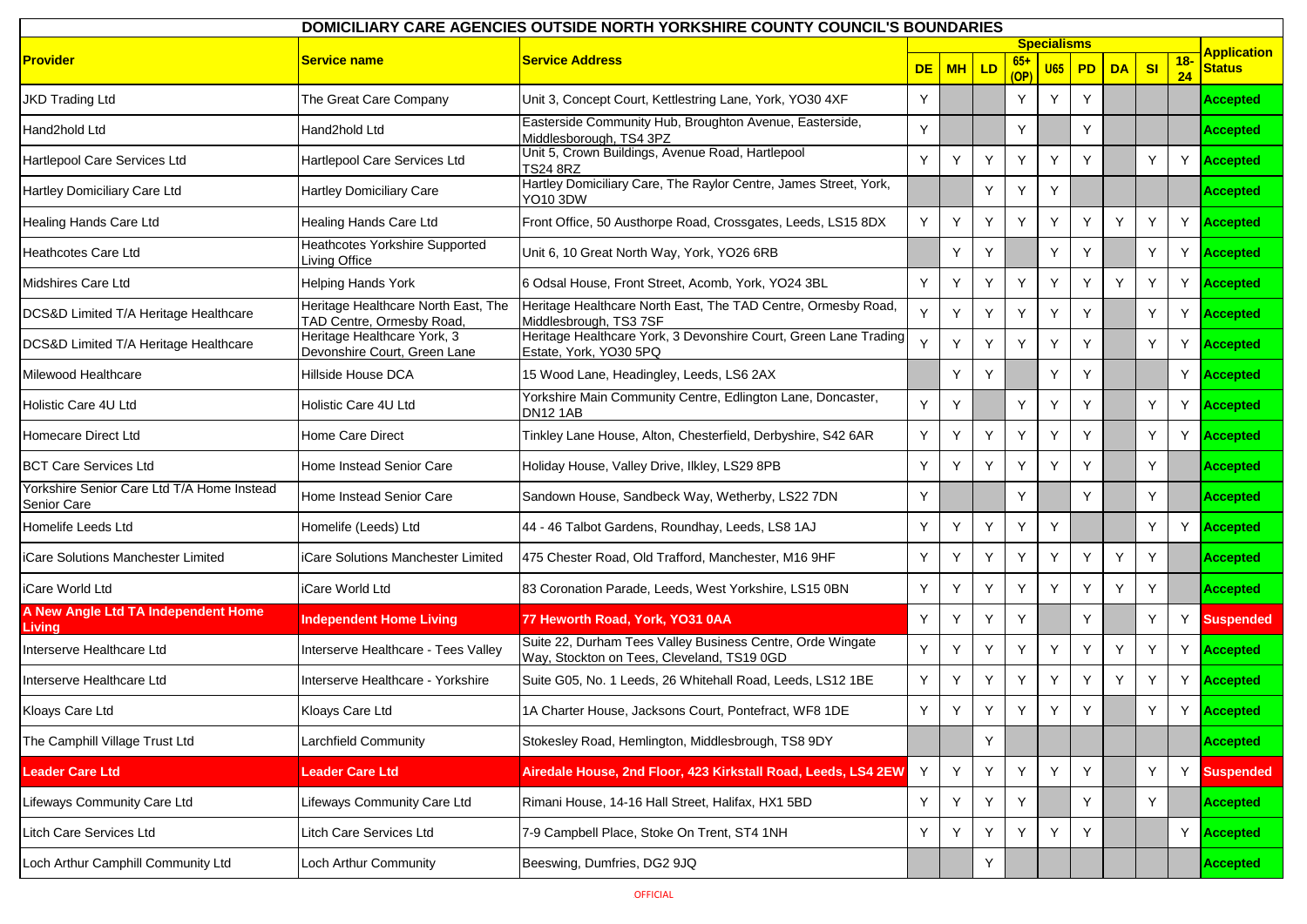| DOMICILIARY CARE AGENCIES OUTSIDE NORTH YORKSHIRE COUNTY COUNCIL'S BOUNDARIES |                                                            |                                                                                                   |           |           |    |               |                    |    |           |                |             |                         |
|-------------------------------------------------------------------------------|------------------------------------------------------------|---------------------------------------------------------------------------------------------------|-----------|-----------|----|---------------|--------------------|----|-----------|----------------|-------------|-------------------------|
|                                                                               |                                                            |                                                                                                   |           |           |    |               | <b>Specialisms</b> |    |           |                |             | <b>Application</b>      |
| <b>Provider</b>                                                               | Service name                                               | <b>Service Address</b>                                                                            | <b>DE</b> | <b>MH</b> | LD | $65+$<br>(OP) | U65                | PD | <b>DA</b> | S <sub>l</sub> | $18-$<br>24 | <b>Status</b>           |
| Lotus Home Care Ltd                                                           | Lotus Home Care York                                       | 10 Great North Way, York Business Park, Nether Poppleton, York,<br>YO26 6RB                       | Υ         | Υ         | Y  | Y             | Y                  | Y  | Y         | Y              |             | Y <b>Accepted</b>       |
| <b>Love In Care Ltd</b>                                                       | Love In Care                                               | 49 Cowper Street, Leeds, LS7 4DR                                                                  | Y         | Y         | Y  | Y             | Y                  | Y  | Y         | Y              |             | Y Suspended             |
| Royal Mencap Society                                                          | Mencap - Darlington and Teeside<br>Domiciliary Care Agency | 4th Floor, Richard House, Sorbonne Close, Thornaby, Stockton On<br>Tees, TS17 6DA                 |           |           | Y  |               |                    |    |           |                |             | <b>Accepted</b>         |
| Royal Mencap Society                                                          | Mencap York Domiciliary Care<br>Agency                     | Ground Floor, Box Tree House, Northminster Business Park, Upper<br>Poppleton, York, YO26 4QU      |           |           | Y  |               |                    |    |           |                |             | <b>Accepted</b>         |
| <b>Millennium Care Services</b>                                               | <b>Millennium Care Services</b>                            | Millennium House, Station Lane, Featherstone, Pontefract, West<br>Yorkshire, WF7 5BA              |           | Y         | Y  |               |                    | Y  |           |                |             | Y <b>Accepted</b>       |
| Minster Home Care Ltd                                                         | Minster Homecare                                           | 2 Chessingham Court, Clifton Moor, York, YO30 4WQ                                                 | Y         |           | Y  | Y             | Y                  | Y  | Y         | Y              |             | <b>Accepted</b>         |
| Moorview House Ltd                                                            | Moorview Care (East Yorkshire and<br>Hull)                 | Faith House, 723 Beverley Road, Hull, HU6 7ER                                                     |           | Y         | Y  | Y             | Y                  | Y  |           | Y              | Y           | <b>Accepted</b>         |
| <b>Resources Care Ltd</b>                                                     | My Homecare DDNY Ltd                                       | Unit 1B, Enterprise House, Valley Street North, Darlington, DL1<br>1GY                            |           | Y         | Y  | Y             | Y                  | Y  |           | Y              | Y           | <b>Suspended</b>        |
| My Homecare AssistanceLtd                                                     | My Homecare Durham                                         | First Floor, The Old Bank, Newmarket Street, Consett, DH8 5LQ                                     | Y         | Y         | Y  | Y             | Y                  | Y  |           |                |             | Y <b>Accepted</b>       |
| My Homecare (Yorkshire) Ltd                                                   | My Homecare (Yorkshire) Ltd                                | Unit 13, Killingbeck Drive, Acorn Business Park, Leeds, LS14 6UF                                  | Y         | Y         | Y  | Y             | Y                  | Y  |           | Y              | Y           | <b>Accepted</b>         |
| <b>My Horizon Care Ltd</b>                                                    | <b>My Horizon Care Ltd</b>                                 | 324 Oakwood Lane, Leeds, LS8 3LF                                                                  | Y         |           | Y  | Y             | Y                  | Y  |           | Y              | Y.          | <b>Suspended</b>        |
| Navigation Support & Care Services Ltd                                        | Navigation Support & Care Services<br>∟td                  | 1 Carlton Mews, Carlton Centre, Lincoln, LN2 4FJ                                                  |           | Y         | Y  |               |                    | Y  | Y         | Y              |             | Y <b>Accepted</b>       |
| North East Autism Society                                                     | North East Autism Society                                  | 15/16 Lumley Court, Drum Industrial Estate, Chester-le-Street, DH2<br>1AN                         |           |           | Y  |               | Y                  |    |           | Y              | Y           | <b>Accepted</b>         |
| Northern Healthcare Ltd                                                       | Northern Healthcare                                        | Barton Hall Business Park, Hardy Street, Eccles, Manchester, M30<br>7NB                           | Y         | Y         | Y  | Y             | Y                  |    | Y         |                | Y.          | <b>Accepted</b>         |
| Nova Care Yorkshire Ltd                                                       | Nova Care Yorkshire Ltd                                    | Office 32, Titan Business Centre, Central Arcade, Cleckheaton,<br>West Yorkshire, BD19 5DN        | Y         | Υ         | Y  | Y             | Y                  |    | Y         | Y              | Y.          | <b>Accepted</b>         |
| Oaklands Support Ltd                                                          | Oaklands Support Ltd                                       | Chestnut House, 65A Friargate, Derby, DE1 1DJ                                                     |           | Y         | Y  |               |                    | Y  | Y         | Y              |             | Y <b>Accepted</b>       |
| <b>Opieka North East Ltd</b>                                                  | <b>Opieka North East</b>                                   | 1 Marston Court, Stockton-on-Tees, TS18 2PN                                                       | Y         |           | Y  | Y             | Y                  | Y  | Y         | Y              | Y.          | <b>Restricted</b>       |
| Optimum Healthcare Ltd                                                        | Optimum Healthcare Ltd                                     | X M P House, 2 Starnhill Close, Ecclesfield, Sheffield, S35 9TG                                   | Y         | Y         | Y  | Y             | Y                  |    |           |                |             | <b>Accepted</b>         |
| Personalized Care Services Ltd                                                | <b>Personalized Care Services</b>                          | New Devonshire House, Devonshire Street, Keighley, West<br>Yorkshire, BD21 2AU                    | Y         | Y         | Y  | Y             | Y                  | Y  |           | Y              | Y           | <b>Accepted</b>         |
| <b>Premier Care Ltd</b>                                                       | Premier Care Lancaster Branch                              | Unit 123, The Barracks, White Cross Industrial Estate, South Road,<br>Lancaster, LA1 4XQ          | Y         | Υ         | Y  | Y             | Y                  | Y  | Y         | Y              |             | Y <b>Accepted</b>       |
| Curo York Ltd                                                                 | Radfield Homecare York, Thirsk &<br>Ryedale                | Unit 3a, Centurion Office Park, Tribune Way, York, YO30 4RY                                       | Y         | Y         |    | Y             | Y                  | Y  |           | Y              |             | Y <mark>Accepted</mark> |
| Real Life Options                                                             | Real Life Options - Yorkshire                              | Sugar Mill, Oakhurst Road, Leeds, West Yorkshire, LS11 7HL                                        | Y.        | Y         | Y  | Y             |                    | Y  |           | Y              | Y           | <b>Accepted</b>         |
| <b>K&amp;P Home Care Ltd</b>                                                  | Right at Home Ilkley, Keighley &<br>Skipton                | Suite 2, First Floor, Unit B, Riverside Business Park, Dansk Way,<br>Leeds Road, Ilkley, LS29 8JZ | Y         |           |    | Y             | Y                  | Y  |           | Y              |             | <b>Accepted</b>         |
| Routes Healthcare (North) Ltd                                                 | Routes Healthcare Burnley                                  | Office 16, Northbridge House, Elm Street Business Park, Burnley,<br>Lancashire, BB10 1PD          | Y         |           |    | Y             | Υ                  | Υ  |           | Y              | Y           | <b>Accepted</b>         |
| Routes Healthcare (North) Ltd                                                 | Routes Healthcare Leeds                                    | Turnberry Park Road, Gildersome, Morley, Leeds, LS27 7LE                                          | Y         |           |    | Y             | Υ                  | Y  |           | Y              |             | Y <b>Accepted</b>       |
| Routes Healthcare (North) Ltd                                                 | Routes Healthcare Yorkshire                                | Main Hub, Royds Enterprise Park, Future Fields, Bradford, BD6<br>3EW                              | Y         |           |    | Y             | Y                  | Y  |           | Y              | Y           | <b>Accepted</b>         |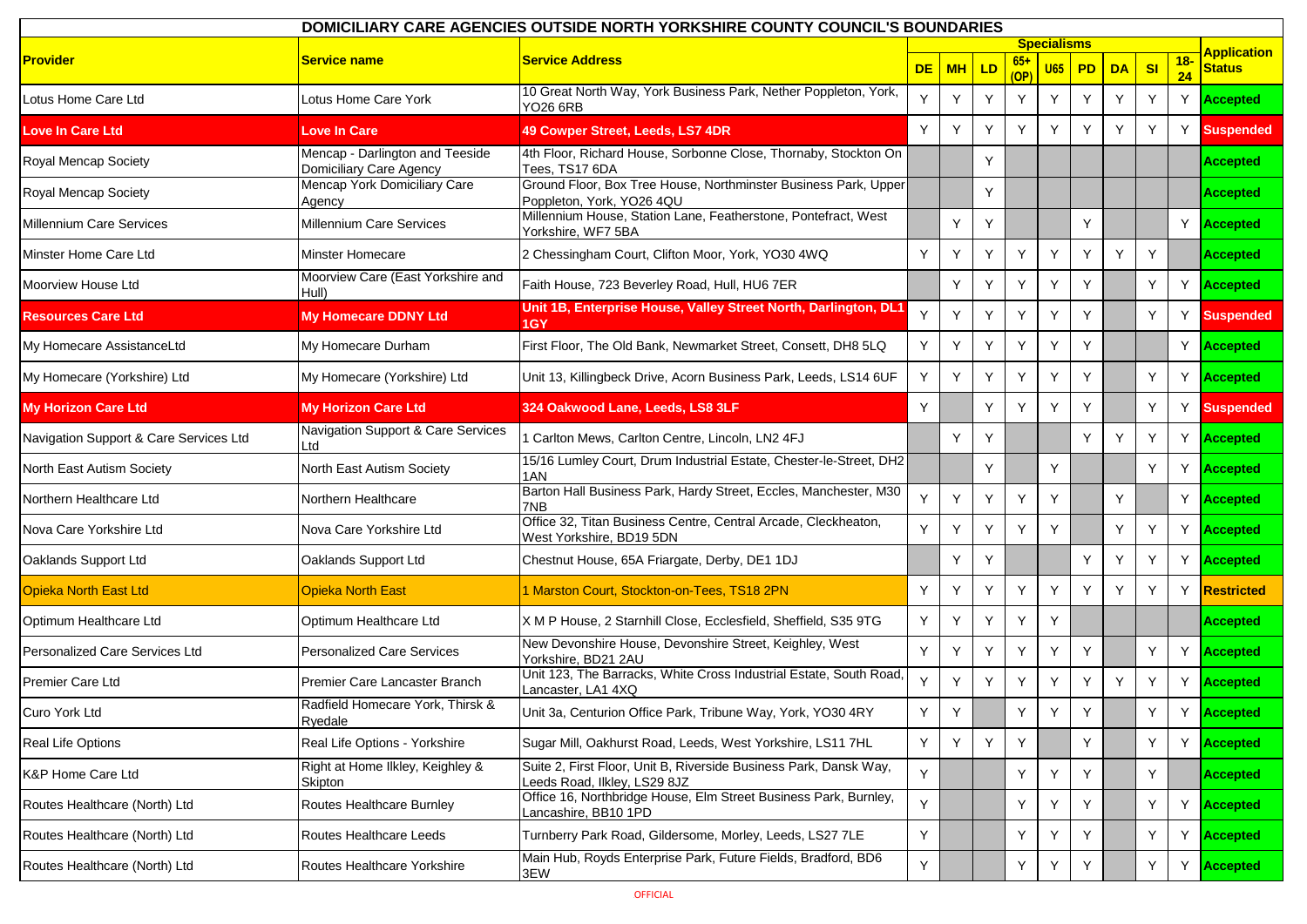| DOMICILIARY CARE AGENCIES OUTSIDE NORTH YORKSHIRE COUNTY COUNCIL'S BOUNDARIES |                                                                   |                                                                                                            |           |           |    |      |                    |    |           |                |             |                    |
|-------------------------------------------------------------------------------|-------------------------------------------------------------------|------------------------------------------------------------------------------------------------------------|-----------|-----------|----|------|--------------------|----|-----------|----------------|-------------|--------------------|
|                                                                               |                                                                   |                                                                                                            |           |           |    |      | <b>Specialisms</b> |    |           |                |             | <b>Application</b> |
| <b>Provider</b>                                                               | Service name                                                      | <b>Service Address</b>                                                                                     | <b>DE</b> | <b>MH</b> | LD | (OP) | U65                | PD | <b>DA</b> | S <sub>l</sub> | $18-$<br>24 | <b>Status</b>      |
| Royal Mencap Society                                                          | Royal Mencap Society - Hull<br>Domiciliary Care Agency            | KC Lightstream Stadium, Preston Road, Hull, HU9 5HE                                                        |           |           | Y  |      |                    |    |           |                |             | <b>Accepted</b>    |
| Sandra Etherington                                                            | S&S Homecare                                                      | 6 High Pastures, Keighley BD22 6JY                                                                         | Y         | Υ         | Y  | Y    |                    | Y  |           | Y              | Y           | <b>Accepted</b>    |
| Sally and Sarah Care Ltd                                                      | Sally and Sarah Care Ltd                                          | 3 Innovation Court, Yarm Road, Stockton on Tees, TS18 3DA                                                  | Y         |           |    | Y    | Y                  |    |           |                |             | <b>Accepted</b>    |
| Siban Limited                                                                 | Siban Limited                                                     | 595 York Road, Leeds, LS9 6NW                                                                              | Y         |           | Y  | Y    | Y                  | Y  | Y         | Y              | Y           | <b>Accepted</b>    |
| <b>SNE Care Services Ltd</b>                                                  | <b>SNE Care Services Ltd</b>                                      | Unit 1 Stephenson Court, Skippers Lane Industrial Estate,<br>Middlesbrough, Cleveland, TS6 6UT             | Y         | Υ         | Y  | Y    |                    | Y  |           |                | Y           | <b>Accepted</b>    |
| Tony Lyons                                                                    | Spinal Homecare Services Ltd                                      | 157 Strickland Gate, Kendal, Cumbria, LA9 4RF                                                              | Y         |           |    | Y    |                    | Y  |           | Y              | Y           | <b>Accepted</b>    |
| St Gregory's Homecare Ltd                                                     | St Gregory's Homecare Ltd                                         | 46 Market Street, Carnforth, Lancashire, LA5 9LB                                                           | Y         |           | Y  | Y    |                    | Y  | Y         | Y              |             | <b>Accepted</b>    |
| Starcover Health and Social Care Ltd                                          | <b>Starcover Health and Social Care</b>                           | Shine Building, Harehills Road, Leeds, LS8 5HS                                                             | Y         |           | Υ  | Y    | Y                  | Y  | Y         | Y              | Y           | <b>Accepted</b>    |
| Realistic Resolutions T/A Support Solutions                                   | <b>Support Solutions</b>                                          | The Raylor Centre, James Street, York, YO10 3DW                                                            | Y         | Y         | Y  | Y    | Y                  | Y  | Y         | Y              | Y           | <b>Accepted</b>    |
| First Call Community Systems Ltd                                              | SureCare East Riding                                              | Unit 7, Bridlington Business Centre, Enterprise Way, Bessingby<br>Industrial Estate, Bridlington, YO16 4SF | Y         | Υ         | Y  | Y    | Y                  | Y  | Y         | Y              | Y           | <b>Accepted</b>    |
| <b>Gray Community Care Ltd</b>                                                | SureCare York                                                     | 2 Devonshire Court, Green Lane Trading Estate, Clifton, York,<br>YO30 5PQ                                  | Y         |           |    | Y    | Y                  | Y  | Y         | Y              |             | <b>Accepted</b>    |
| 1st Enable Ltd                                                                | Technology Centre                                                 | Inward Way, Ellesmere Port, Cheshire, CH65 3EN                                                             | Y         | Υ         | Y  | Y    | Y                  | Y  |           | Y              | Y           | <b>Accepted</b>    |
| Unique Homecare Services Ltd                                                  | Unique Homecare Services Ltd                                      | Office 4, Hawthorne House, By-Pass Road, Bolton-le-Sands, LA5<br>8JD                                       | Y         | Y         |    | Y    | Y                  | Y  |           |                |             | <b>Accepted</b>    |
| <b>United Response</b>                                                        | United Response - Leeds - Harrogate<br>DCA                        | Kentmere Community Centre, Kentmere Avenue, Leeds, LS14<br>1BW                                             | Y         | Υ         | Y  |      |                    | Y  |           | Y              | Y           | Accepted           |
| Unity Plus Healthcare Limited                                                 | Unity Plus Healthcare Ltd                                         | S2 Unity Plus Healthcare, 102 Kirkstall Road, Leeds, LS3 1JA                                               | Y         | Υ         | Y  | Y    | Y                  | Y  |           | Y              | Y           | <b>Accepted</b>    |
| Verified Care Ltd                                                             | Verified Care Ltd                                                 | 1st Floor, Norwich House, Savile Street, Hull, HU1 3ES                                                     | Y         | Υ         | Y  | Y    | Y                  | Υ  |           | Y              | Y           | <b>Accepted</b>    |
| Vision Care Services (UK) Ltd                                                 | Vision Care Services (UK) Ltd                                     | 117 Fairbank Road, Bradford, BD8 9JT                                                                       | Y         | Υ         | Y  | Y    |                    | Y  | Y         | Y              | Y           | <b>Accepted</b>    |
| Voyage 1 Ltd                                                                  | Voyage (DCA) Pennines                                             | Unit 5, Photon House, Percy Street, Leeds, LS12 1EG                                                        |           | Υ         | Y  |      | Y                  | Y  | Y         | Y              | Y           | <b>Accepted</b>    |
| Voyage 1 Ltd                                                                  | Voyage (DCA) West Midlands                                        | 212 Ingram Road, Bloxwich, Walsall, WS3 3AD                                                                |           |           | Y  |      |                    |    |           |                |             | <b>Accepted</b>    |
| Voyage 1 Ltd                                                                  | Voyage (DCA) (North 3)                                            | Hartlepool Innovation Centre, Venture Court, Queens Meadow<br>Business Park, Hartlepool, TS25 5TG          |           | Y         | Y  |      |                    |    |           |                |             | <b>Accepted</b>    |
| Walsingham Support                                                            | Walsingham Support                                                | Walsingham House, 1331-1337 High Road, Whetstone, London,<br>N20 9HR                                       |           |           | у  |      |                    |    |           |                |             | <b>Accepted</b>    |
| <b>Walsingham Support</b>                                                     | Walsingham Supported Living North                                 | Cargo Fleet Lane Offices, Middlesbrough Road, Middlesbrough,<br>TS6 6XH                                    |           |           | Y  |      |                    |    |           |                |             | <b>Accepted</b>    |
| The Wilberforce Trust                                                         | Wilberforce Trust (The)                                           | Wilberforce House, 49 North Moor Road, Huntington, York, YO32<br>9QN                                       | Y         | Y         | Y  | Y    | Y                  | Y  |           | Y              | Y           | <b>Accepted</b>    |
| The Wilf Ward Family Trust                                                    | The Wilf Ward Family Trust<br>Domiciliary Care Boothferry & Wolds | The Courtyard, Boothferry Road, Goole, DN14 6AE                                                            | Y         |           | Y  | Y    | Y                  | Y  |           | Y              | Y           | <b>Accepted</b>    |
| Milewood Healthcare                                                           | Willow Tree House                                                 | Calf Close, Haxby, York, North Yorkshire, YO32 3NP                                                         |           | Υ         | Y  |      |                    |    |           |                | Y           | <b>Accepted</b>    |
| Winserve Care Services Ltd                                                    | Winserve Care Services Ltd                                        | Building 3, City West Business Park, Gelderd Road, Leeds, LS12<br>6LX                                      | Y         | Y         | Y  | Y    | Y                  | Y  |           | Y              | Y           | <b>Accepted</b>    |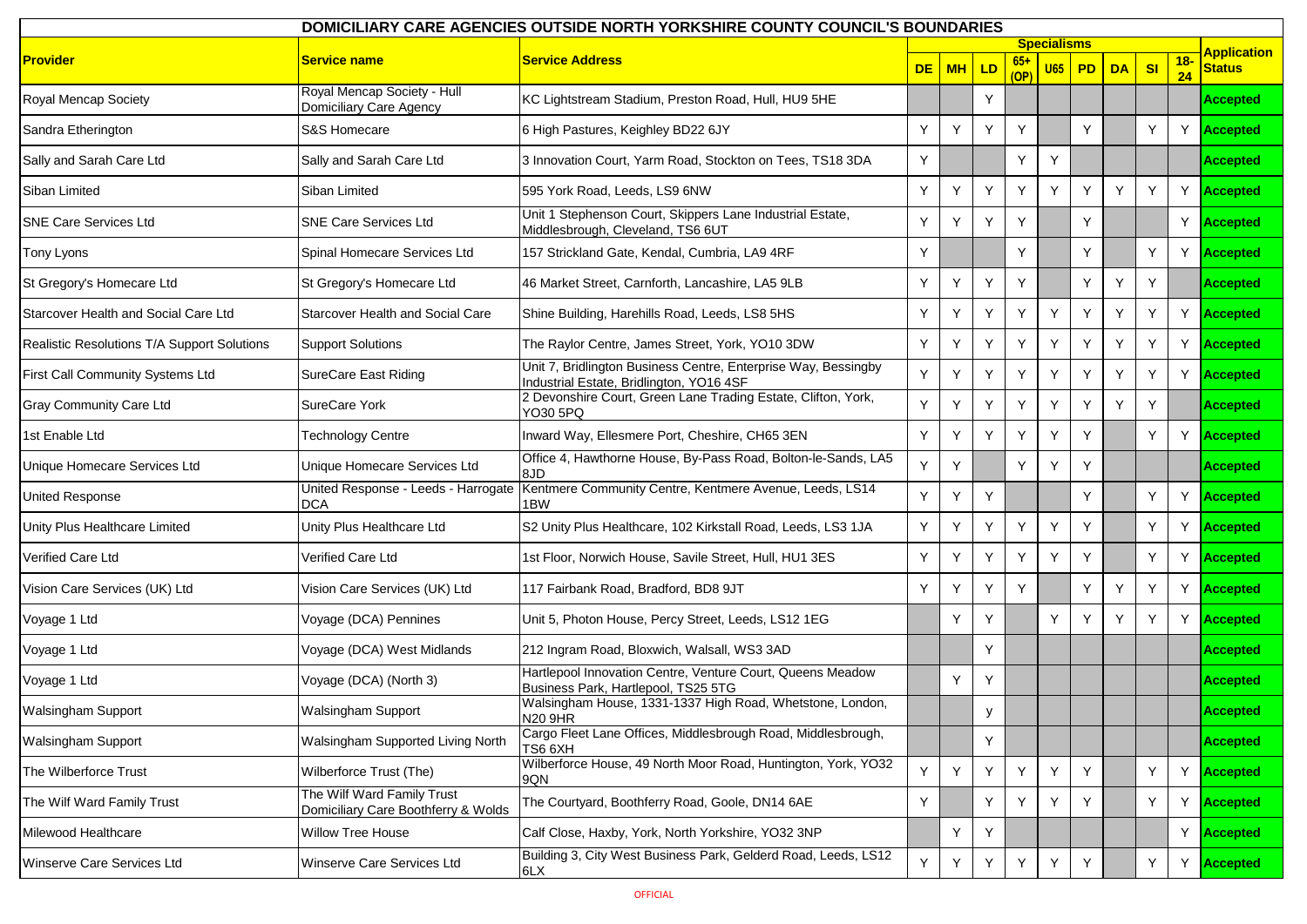| DOMICILIARY CARE AGENCIES OUTSIDE NORTH YORKSHIRE COUNTY COUNCIL'S BOUNDARIES |                                   |                                   |           |        |  |  |                    |           |  |           |  |                              |
|-------------------------------------------------------------------------------|-----------------------------------|-----------------------------------|-----------|--------|--|--|--------------------|-----------|--|-----------|--|------------------------------|
|                                                                               |                                   |                                   |           |        |  |  | <b>Specialisms</b> |           |  |           |  | <mark>-</mark>  Application_ |
| <b>Provider</b>                                                               | <b>Service name</b>               | <b>Service Address</b>            | DE        |        |  |  |                    | U65 PD DA |  | <b>SI</b> |  | Status                       |
| Wishes Care and Support Yorkshire Ltd                                         | Wishes Care and Support Yorkshire | 153 Fairfax Avenue, Hull, HU5 4QZ | $\sqrt{}$ |        |  |  |                    | $\lambda$ |  |           |  | <b>Accepted</b>              |
| <b>United Response</b>                                                        | York DCA                          | 35-41 North Street, York, YO1 6JD |           | $\vee$ |  |  |                    |           |  |           |  | <b>Accepted</b>              |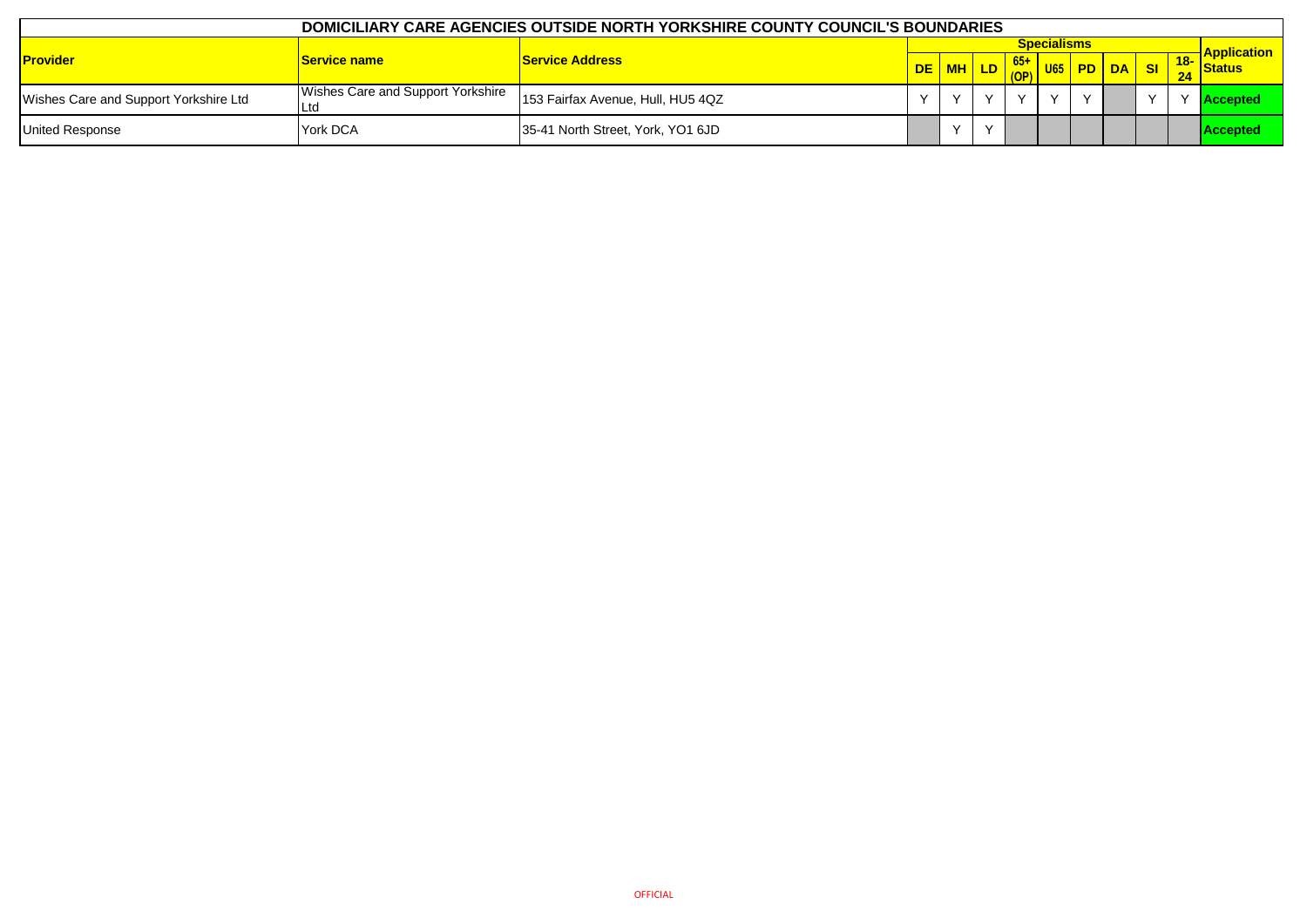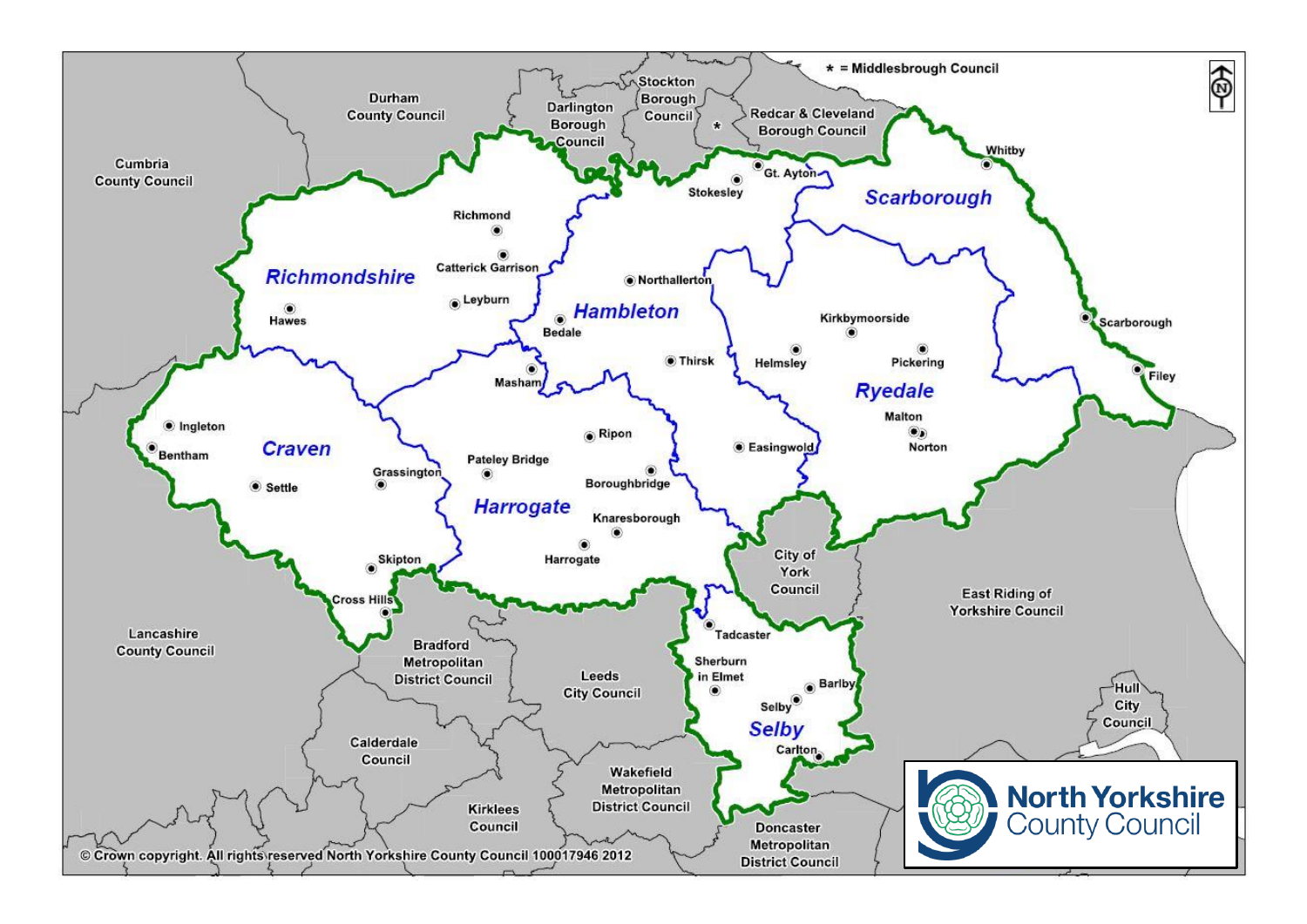

## Health and Adult Services

**Quality & Market Improvement Team**

Room 234, County Hall Racecourse Lane **Northallerton** DL7 8DD

e-mail: [socialservices.contractingunit@northyorks.gov.uk](mailto:socialservices.contractingunit@northyorks.gov.uk)

## **North Yorkshire County Council's Approved List of Domiciliary Care Providers**

## **Please Note:**

The Council does not recommend any particular provider. This is purely a list of agencies that have been accepted on to the Council's Approved List of Domiciliary Care Providers. Other agencies are also available and for further information, please see the Care Quality Commission website<http://www.cqc.org.uk/>

Last updated: 29<sup>th</sup> June 2022